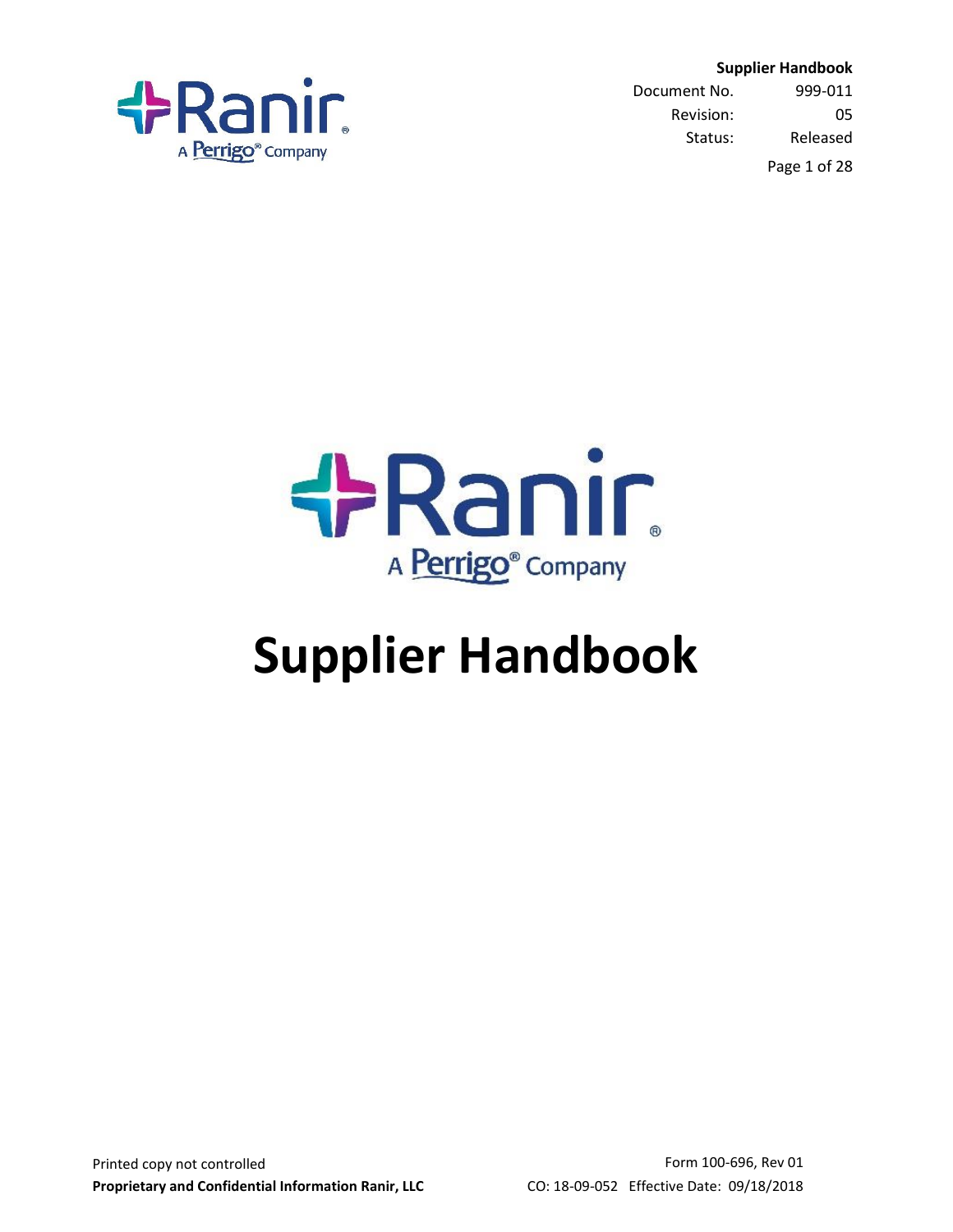

999-011 Document No. Revision: 05 Released Status:

Page 2 of 28

# **Table of Contents**

| 1.0 |      |  |  |  |  |
|-----|------|--|--|--|--|
| 2.0 |      |  |  |  |  |
| 3.0 |      |  |  |  |  |
| 4.0 |      |  |  |  |  |
| 5.0 |      |  |  |  |  |
|     | 5.1  |  |  |  |  |
|     | 5.2  |  |  |  |  |
|     | 5.3  |  |  |  |  |
|     | 5.4  |  |  |  |  |
|     | 5.5  |  |  |  |  |
|     | 5.6  |  |  |  |  |
|     | 5.7  |  |  |  |  |
|     | 5.8  |  |  |  |  |
|     | 5.9  |  |  |  |  |
|     | 5.10 |  |  |  |  |
|     | 5.11 |  |  |  |  |
|     | 5.12 |  |  |  |  |
|     | 5.13 |  |  |  |  |
|     | 5.14 |  |  |  |  |
|     | 5.15 |  |  |  |  |
|     | 5.16 |  |  |  |  |
|     | 5.17 |  |  |  |  |
|     | 5.18 |  |  |  |  |
|     | 5.19 |  |  |  |  |
|     | 5.20 |  |  |  |  |
|     | 5.21 |  |  |  |  |
|     | 5.22 |  |  |  |  |
|     | 5.23 |  |  |  |  |
|     | 5.24 |  |  |  |  |
| 6.0 |      |  |  |  |  |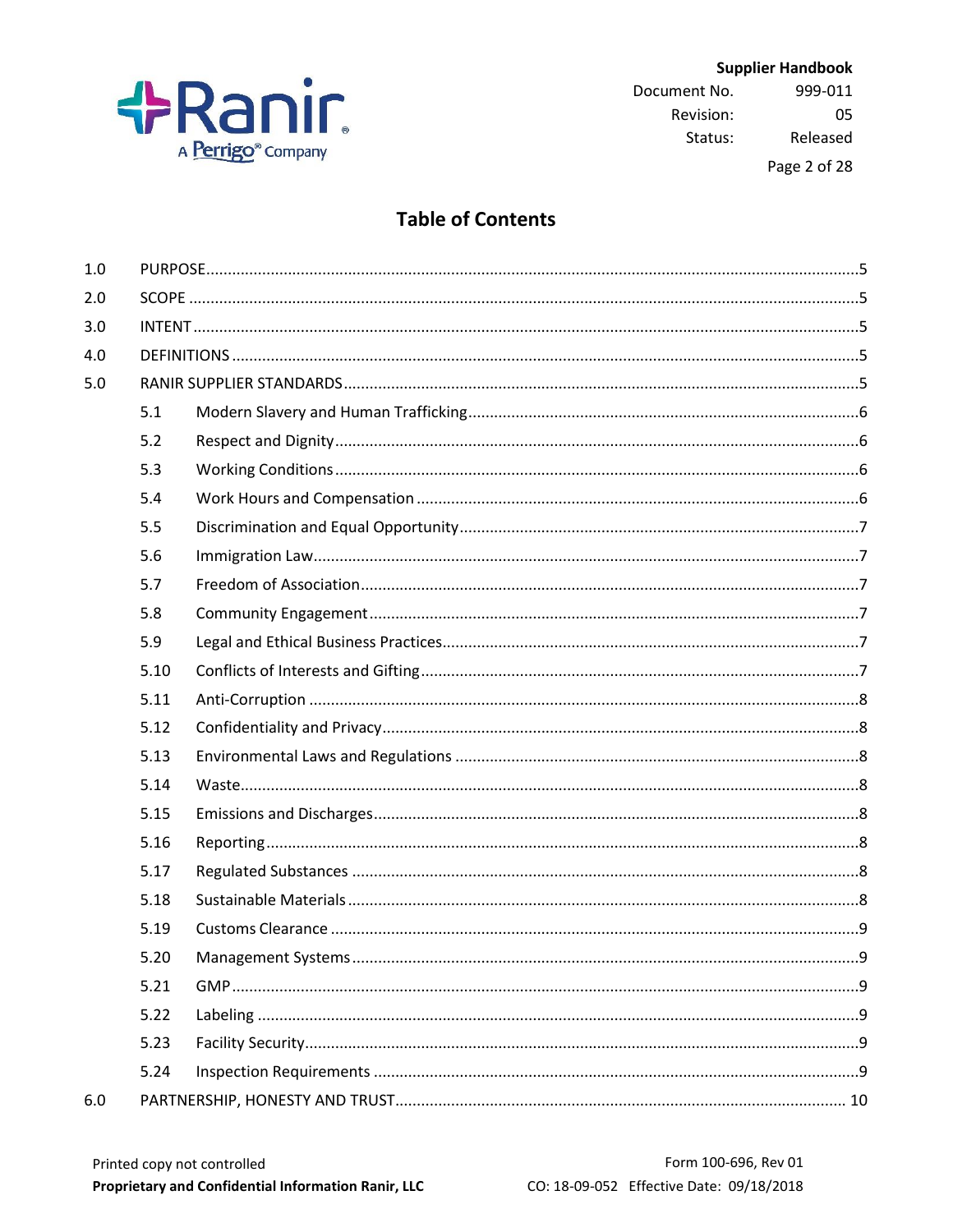

999-011 Document No. Revision: 05 Released Status:

Page 3 of 28

| 7.0  |      |                                                                                      |  |  |
|------|------|--------------------------------------------------------------------------------------|--|--|
|      | 7.1  |                                                                                      |  |  |
|      | 7.2  |                                                                                      |  |  |
|      | 7.3  |                                                                                      |  |  |
|      | 7.4  |                                                                                      |  |  |
|      | 7.5  | United States Food and Drug Administration (FDA) Registration and Device Listing 12  |  |  |
|      | 7.7  |                                                                                      |  |  |
|      | 7.8  |                                                                                      |  |  |
|      | 7.9  |                                                                                      |  |  |
|      | 7.10 |                                                                                      |  |  |
|      | 7.11 |                                                                                      |  |  |
|      | 7.12 |                                                                                      |  |  |
| 8.0  |      |                                                                                      |  |  |
|      | 8.1  |                                                                                      |  |  |
|      | 8.2  |                                                                                      |  |  |
| 9.0  |      |                                                                                      |  |  |
|      | 9.1  |                                                                                      |  |  |
| 10.0 |      | Ranir Vendor Routing Instructions (Parcel, Expedite, LTL and TL) - UNITED STATES  15 |  |  |
|      | 10.1 |                                                                                      |  |  |
|      | 10.2 |                                                                                      |  |  |
|      | 10.3 |                                                                                      |  |  |
|      | 10.4 |                                                                                      |  |  |
|      | 10.5 |                                                                                      |  |  |
|      | 10.6 |                                                                                      |  |  |
|      | 10.7 |                                                                                      |  |  |
| 11.0 |      |                                                                                      |  |  |
|      | 11.1 |                                                                                      |  |  |
|      | 11.2 |                                                                                      |  |  |
|      | 11.3 |                                                                                      |  |  |
| 12.0 |      |                                                                                      |  |  |
| 14.0 |      |                                                                                      |  |  |
| 14.2 |      |                                                                                      |  |  |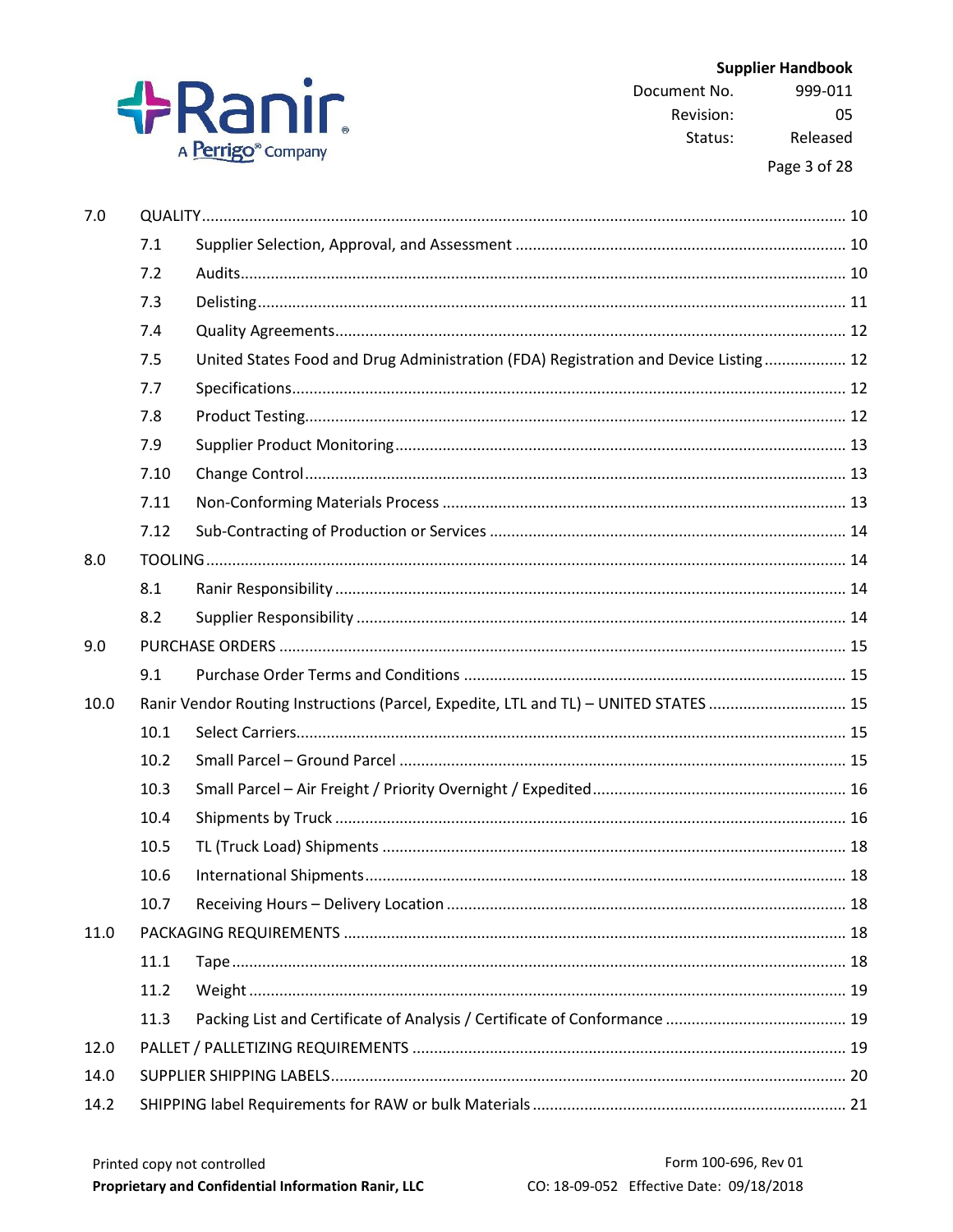

Document No. 999-011 Revision: 05 Status: Released

Page 4 of 28

|      | 15.1 | Example of Ranir's Purchase Order, and How it Relates to the Supplier's Shipping Label 23 |  |  |
|------|------|-------------------------------------------------------------------------------------------|--|--|
|      | 15.2 |                                                                                           |  |  |
| 16.0 |      |                                                                                           |  |  |
| 17.0 |      |                                                                                           |  |  |
| 18.0 |      |                                                                                           |  |  |
|      | 18.1 |                                                                                           |  |  |
| 19.0 |      |                                                                                           |  |  |
| 20.0 |      |                                                                                           |  |  |
|      |      |                                                                                           |  |  |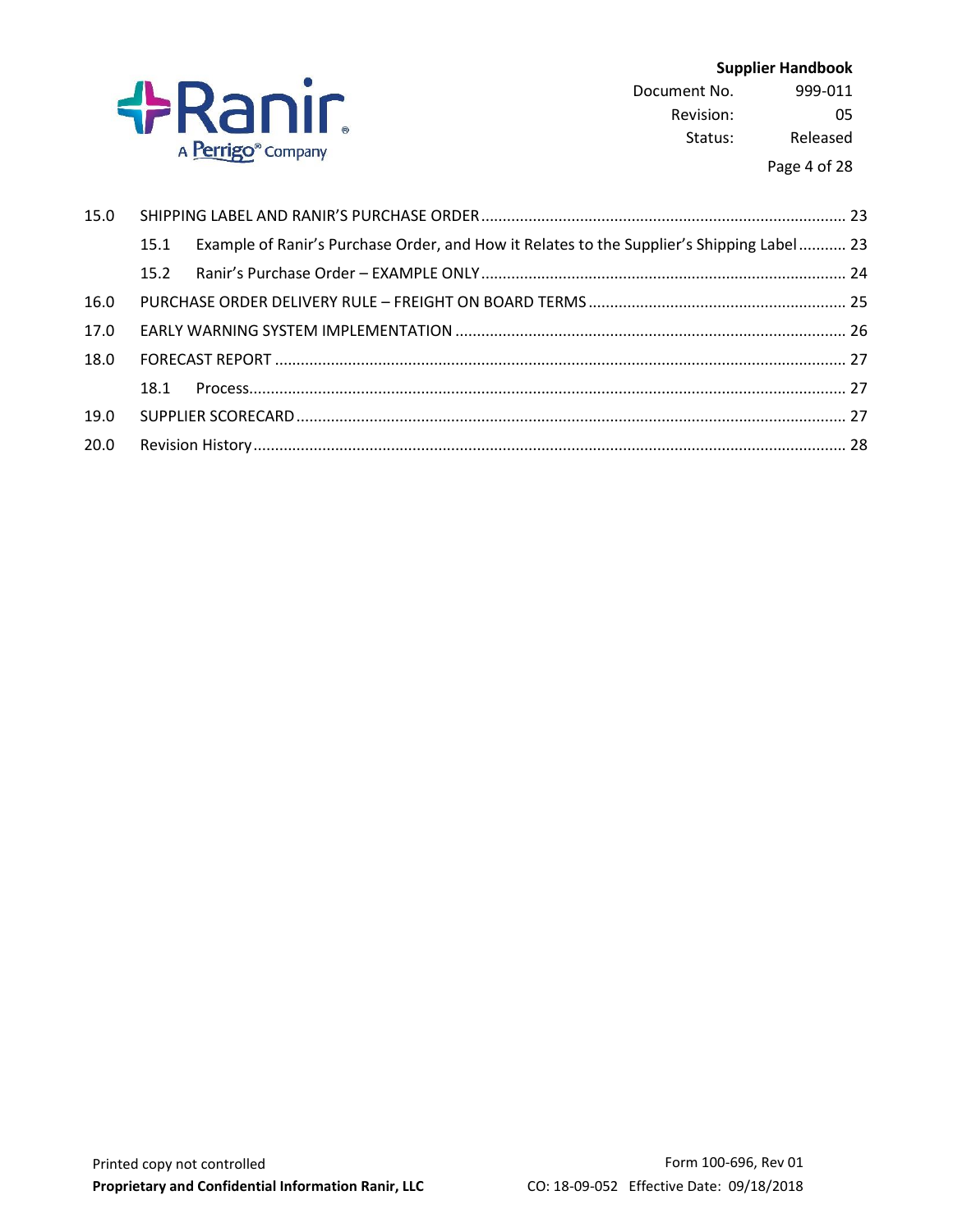

Page 5 of 28

#### <span id="page-4-0"></span>**1.0 PURPOSE**

This handbook communicates Ranir a Perrigo Company (Ranir, LLC's) specific procurement requirements and expectations to direct suppliers that provide products that are shipped to Ranir or shipped to customers on behalf of Ranir for later distribution to Ranir or end users. These requirements and expectations are Ranir, LLC's standards for each supplier and supplier agrees to comply with them; such compliance is evidenced by supplier's acceptance of Ranir purchase orders.

#### <span id="page-4-1"></span>**2.0 SCOPE**

This procedure applies to all suppliers of Ranir a Perrigo Company.

#### <span id="page-4-2"></span>**3.0 INTENT**

All Ranir standards were developed using three basic principles:

- 1. Incorporate quality as one of the key expectations in all suppliers;
- 2. Assure that the tools and processes outlined in this handbook are utilized by all suppliers; and
- 3. Provide a framework for sustaining and improving the efficiencies of supplier products and processes.

#### <span id="page-4-3"></span>**4.0 DEFINITIONS**

**Delisting** - a Ranir customer refuses further acceptance of product supplied by a Ranir supplier.

**Purchase Order (PO)** - a document issued by Ranir LLC Purchasing to a supplier, indicating the type, quantities, and agreed prices for materials, components, or product. Acceptance of PO by the supplier forms a contract between Ranir and the supplier for the goods listed within the PO.

#### <span id="page-4-4"></span>**5.0 RANIR SUPPLIER STANDARDS**

Ranir's vision is to make lives better, by bringing quality, self-care products™ that consumers trust, everywhere they are sold. Pursuant to this vision, Ranir is guided by its Core Values:

- Integrity We do what is right
- Respect We demonstrate the value we hold for one another
- Responsibility We hold ourselves accountable for our actions

Ranir believes that ethical, social and environmental responsibilities are essential elements of its values. Ranir therefore seeks to develop relationships with its suppliers who abide by these expectations and when necessary, Ranir will work with suppliers toward continual improvement.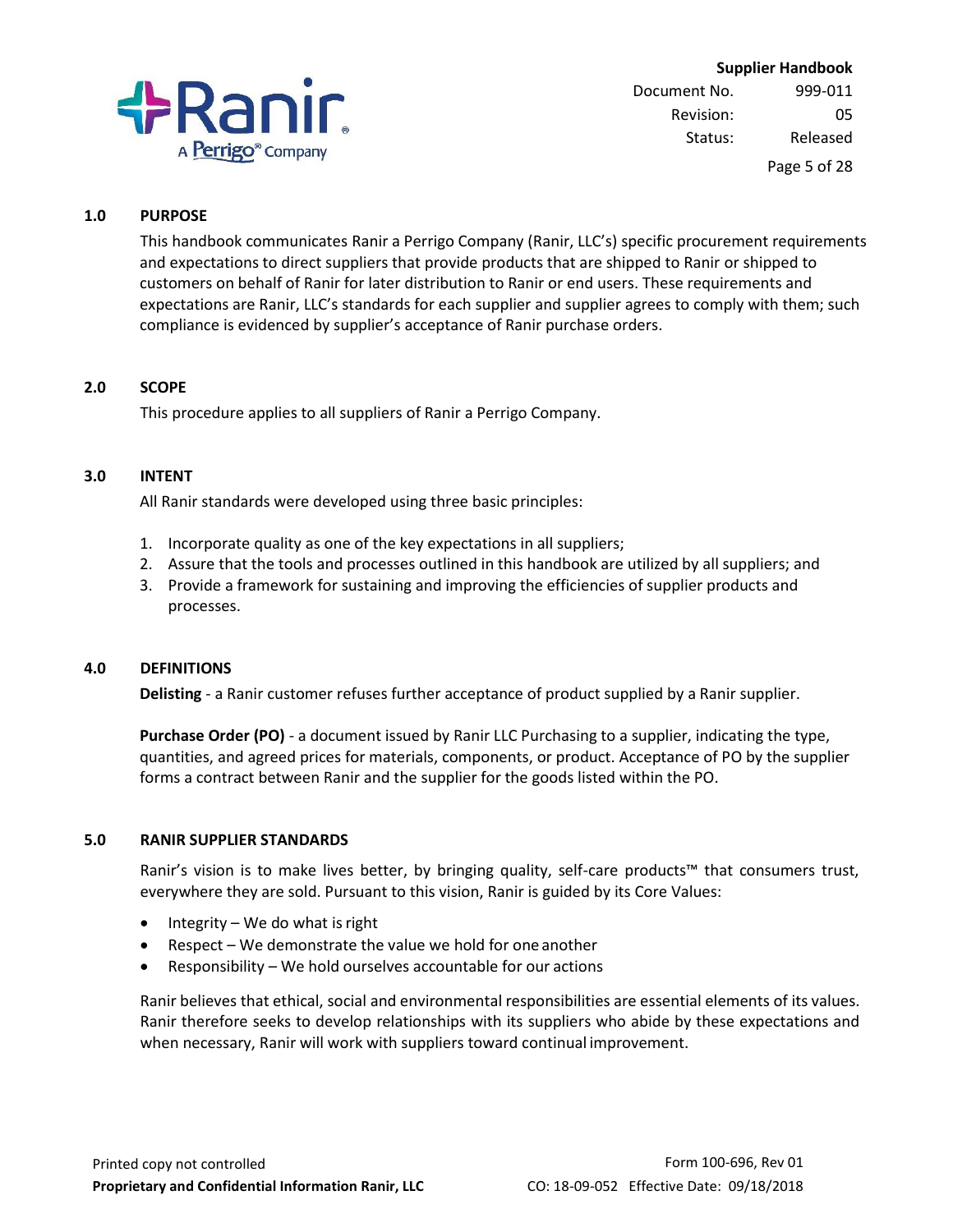

Page 6 of 28

The Supplier Ethical Standards define the guiding principles that Ranir expects its sites and suppliers to follow with regards to its social and environmental responsibilities, legal and ethical business practices, and Corporate Governance. Ranir is committed to implementing these principles throughout the supply chain, by partnering and auditing its suppliers.

To the extent that any supplier is subject to other written local standards or requirements relating to this Supplier Ethical Standards; the more stringent standards or requirements should be implemented. Ranir may monitor activities through on-site inspections, certifications and third-party assessments. Suppliers may not use subcontractors to produce Ranir products or components without Ranir's written preapproval and must ensure these subcontractors are provided with and comply with this Supplier Ethical Standards.

#### <span id="page-5-0"></span>**5.1 Modern Slavery and Human Trafficking**

<span id="page-5-1"></span>Ranir has a zero-tolerance stance on Modern Slavery and Human Trafficking. All employment must be freely chosen, and all labor must be voluntary. Ranir has a strict zero tolerance policy of employment of children/underage, slave, forced, bonded, indentured, or any form of illegal labor. Suppliers and associated sub-contractors shall not engage in or support the trafficking of human beings in any way. Suppliers must implement procedures to ensure they comply with the most stringent laws on slavery and human trafficking, regardless of location. Workers must be allowed to maintain control over their identity documents and must be free to leave their employer after a reasonable and lawful notice. Suppliers must not employ any person younger than the applicable legal minimum age for working or sixteen years of age, whichever is greater. Children and young persons under eighteen must not be employed in hazardous conditions.

#### <span id="page-5-2"></span>**5.2 Respect and Dignity**

Suppliers must treat all employees with respect and dignity. Employees must not be subject to corporal punishment, physical, sexual, psychological, financial or verbal harassment or abuse in any form.

#### <span id="page-5-3"></span>**5.3 Working Conditions**

Suppliers must be committed to providing a clean, safe and healthy working environment, designed to prevent accidents and injury during work. Suppliers must provide employees, including new or reassigned workers, regular and recorded health and safety training.

The work environment must comply with applicable laws and regulations including access to clean restrooms, potable water, sanitary areas for food storage, adequate medical facilities, safety personal protective equipment, well-lit and workstations that are adequate. In addition, suppliers will ensure safe storage of chemicals and robust fire safety and prevention programs, including but not limited to emergency plans with clear and accessible aisles and exits and which employees are made aware.

#### <span id="page-5-4"></span>**5.4 Work Hours and Compensation**

Suppliers must fairly compensate their employees by paying wages and providing benefits that meet or exceed the applicable, legally mandated minimum requirements in the country in which the suppliers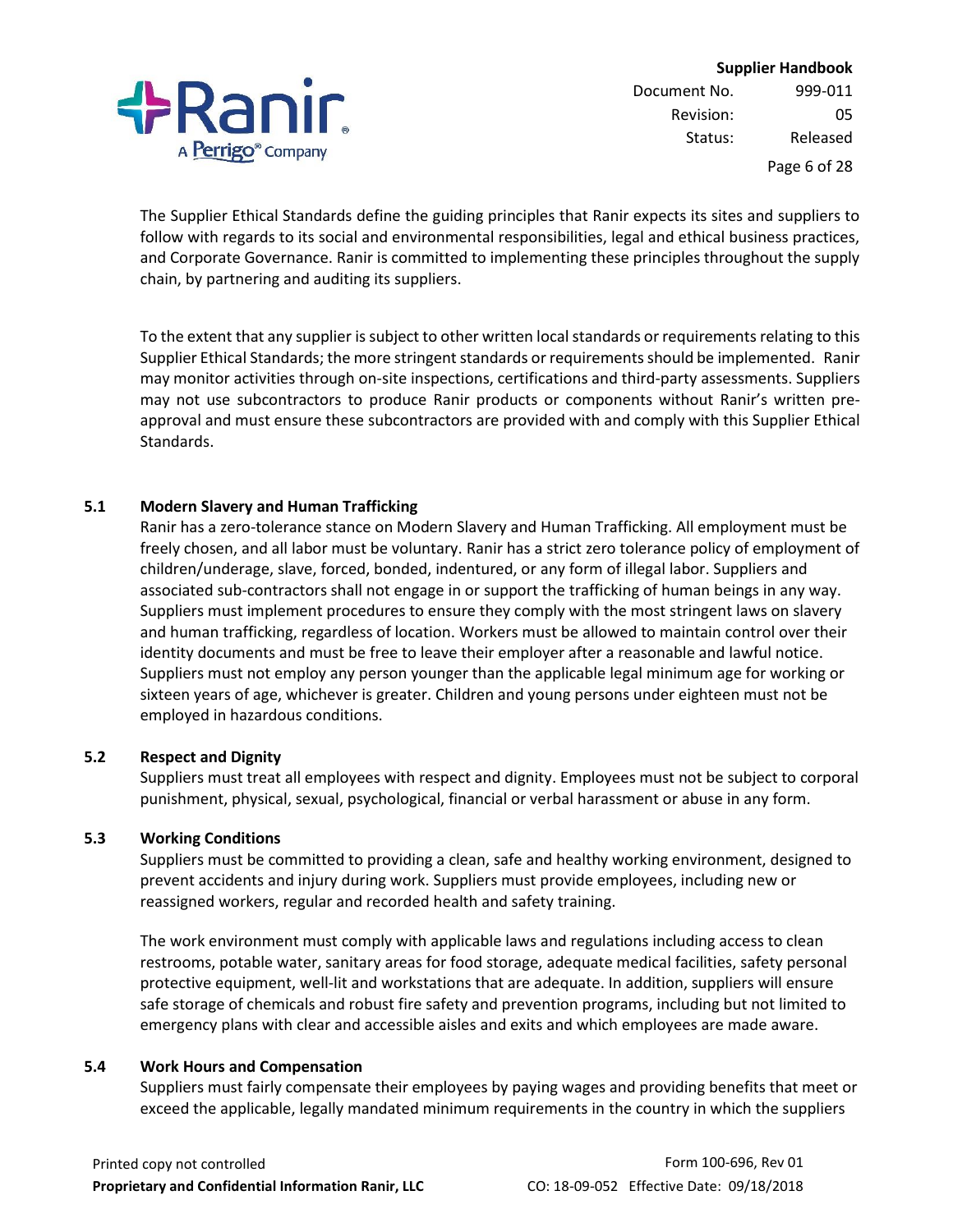

operate. Employees should be provided with a clear, written account of each pay period that reflects any wage deductions made in compliance with applicable laws.

Suppliers must maintain reasonable work hours for employees in compliance with any required standards or applicable local laws, whichever isthe moststringent. Employees must be permitted to have reasonable days off and applicable leave of absence privileges.

#### <span id="page-6-0"></span>**5.5 Discrimination and Equal Opportunity**

Ranir respects and supports diversity in all its forms. Terms and conditions of employment should be based on an individual's skills and ability to do the job, and not on personal characteristics or beliefs of those making the decision whether to hire an individual. Ranir's suppliers must not discriminate against their employees in hiring practices or any other term or condition of work based on race, age, color, racial origin, gender, sexual orientation, religion, disability, political opinion, social or origin, or other similar factors.

#### <span id="page-6-1"></span>**5.6 Immigration Law**

Suppliers must employ only workers with a legal right to work by verifying original documentation (not photocopies) before workers can begin employment. Suppliers should have procedures in place to demonstrate compliance. Suppliers should have access to documentation and periodically audit any employment agencies from which suppliers obtain employees to monitor compliance.

#### <span id="page-6-2"></span>**5.7 Freedom of Association**

Suppliers must recognize and respect the legal right of workers to freely associate (or not associate) with any group, such as collective bargaining groups or unions, if such groups are legal in their own country. Suppliers must not discriminate against workers' representatives and must allow them to carry out their representative functions in the workplace.

#### <span id="page-6-3"></span>**5.8 Community Engagement**

Ranir is committed to the communities in which it operates. Ranir supports local communities through charitable donations and volunteerism to improve educational, cultural, economic and social wellbeing. Ranir values suppliers that reflect this commitment to their communities, and that demonstrate community engagement through volunteering, philanthropy and public-private partnerships which havea positive and enduring effect on the communities in which they operate.

#### <span id="page-6-4"></span>**5.9 Legal and Ethical Business Practices**

<span id="page-6-5"></span>Ranir will conduct business only with reputable companies that display ethical and responsible legal practices. Suppliers and business partners must comply with applicable local and national laws, regulations and other pertinent industry standards. If industry practices conflict with applicable laws or regulations, suppliers must, at a minimum, comply with the applicable legal requirements.

#### <span id="page-6-6"></span>**5.10 Conflicts of Interests and Gifting**

Suppliers must prevent conflicts of interest or compromising conduct in relationships, actions and communications, and disclose any personal relationship with Ranir employees. Suppliers must not give or receive gifts or gratuities other than those that are nominal in value.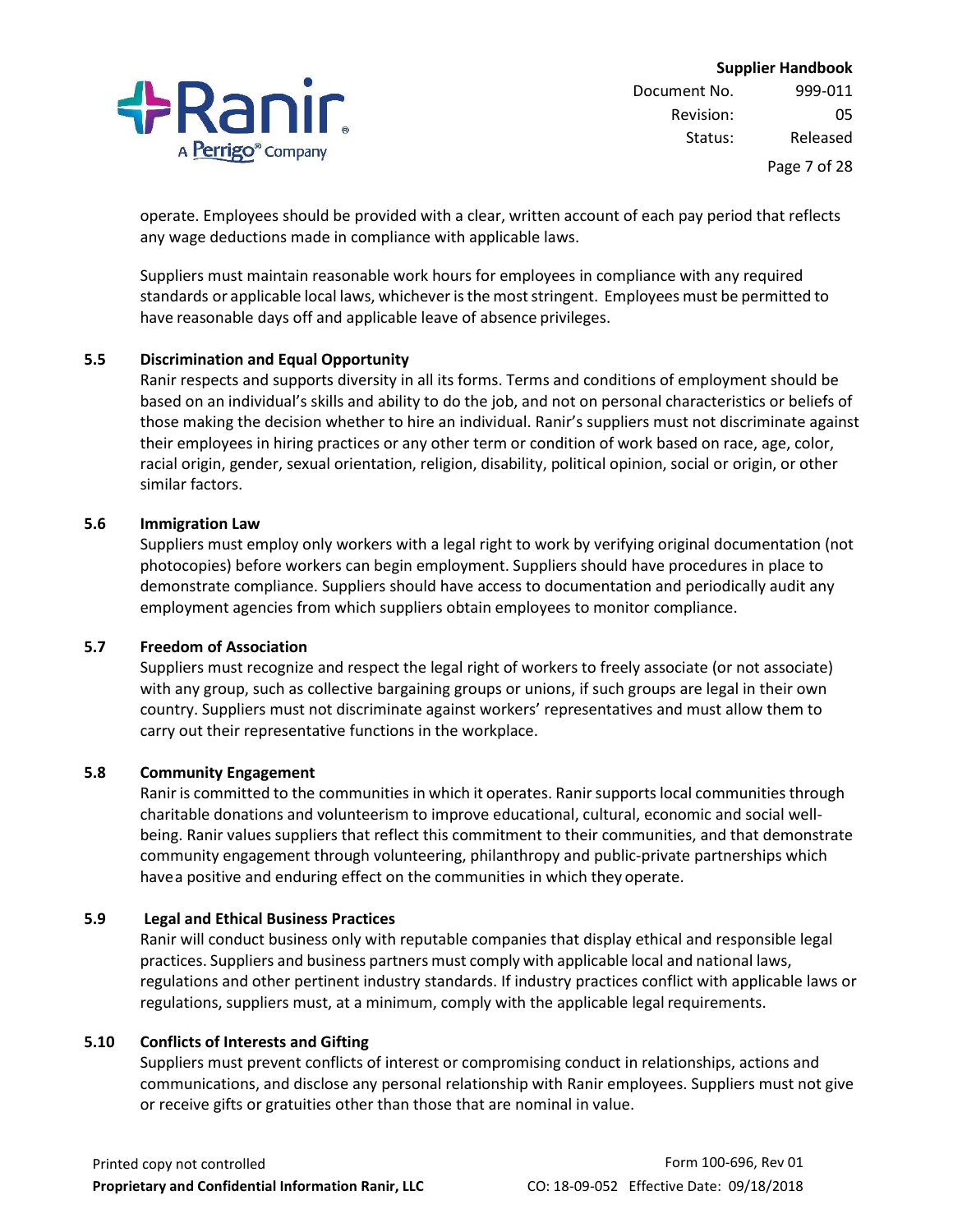

#### <span id="page-7-0"></span>**5.11 Anti-Corruption**

Suppliers must not give or receive bribes or improper payments of any kind either directly or indirectly through a third party. Suppliers must comply with all anti-corruption laws, including those that prohibit the payment, promise, offer or authorization of money, gifts or other items of value gain an improper business advantage. Additionally, any interactions with Government Officials must strictly follow all applicable laws and regulations.

#### <span id="page-7-1"></span>**5.12 Confidentiality and Privacy**

Suppliers must safeguard any Ranir's confidential or proprietary information and comply with applicable privacy laws including the EU General Data Protection Regulation (GDPR), and any other local privacy regulations. Our suppliers must respect, protect and secure Ranir's intellectual property, personal data, and other confidential information. Suppliers will not use Ranir or any affiliates name or marks without Ranir's prior written consent.

#### <span id="page-7-2"></span>**5.13 Environmental Laws and Regulations**

Our suppliers must comply with all applicable environmental practices, laws and regulations.

#### <span id="page-7-3"></span>**5.14 Waste**

All waste should be disposed of in an environmentally responsible manner, and in accordance with local regulations. Reducing, reusing and recycling materials and waste should be pursued wherever possible.

#### <span id="page-7-4"></span>**5.15 Emissions and Discharges**

Suppliers must measure and report any water and air discharges in accordance with local requirements and follow all regulatory guidelines. Suppliers should strive to reduce these emissions wherever possible. Ranir also strongly encourages, and may require, suppliers to track their Greenhouse Gas emissions and set targets to reduce them.

#### <span id="page-7-5"></span>**5.16 Reporting**

Allsuppliers must comply with all local and regulation requirements. Ranir encourages, andmay require, suppliers to better understand their environmental impact, seek to reduce their impact, and provide transparency through public reporting.

#### <span id="page-7-6"></span>**5.17 Regulated Substances**

Suppliers must have systems in place to identify, control, and disclose to Ranir any regulated or hazardous chemicals being used, as well as confirming where such hazardous chemicals are being used.

#### <span id="page-7-7"></span>**5.18 Sustainable Materials**

Suppliers must responsibly source materials and components, seeking sustainable options where possible or where required. This includes, but is not limited to, wood fibers sourced from sustainably managed forests, the use of Certified Sustainable Palm Oil (CSPO), and responsible sourcing of Tin, Tungsten, Tantalum, and Gold (Conflict Minerals).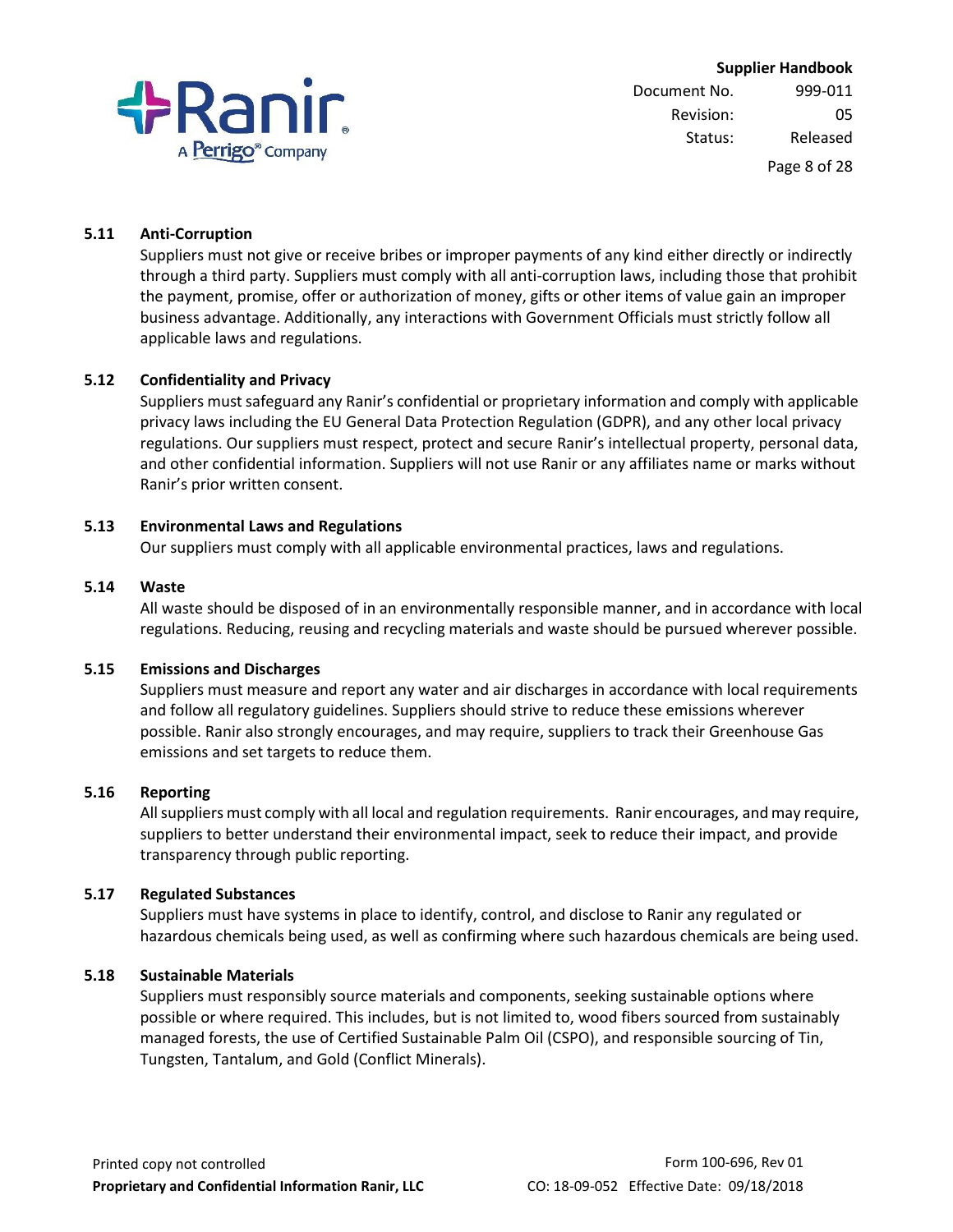

Page 9 of 28

#### <span id="page-8-0"></span>**5.19 Customs Clearance**

Commercial invoices and attachments provided by our suppliers for customs clearance must contain all required information to ensure proper declarations and payment of duties, taxes and fees. Failure to supply complete and accurate commercial invoices may result in cancellation of orders and/or rejection of products/materials.

#### <span id="page-8-1"></span>**5.20 Management Systems**

Suppliers are expected to have appropriate training, knowledge and systems to meet the expectations described in this Supplier Ethical Standards.

#### <span id="page-8-2"></span>**5.21 GMP**

Suppliers must follow current Good Manufacturing Practices for methods used in, and the facilities or controls used for, the manufacturing, processing, packing, or holding of all products, materials, active ingredients, excipients and components manufactured for, or distributed to, Ranir. These practices ensure that such drug products meet strict regulatory consumer requirements for safety and have the identity and strength and meet the quality and purity characteristics that such drug products is purported or represented to possess.

#### <span id="page-8-3"></span>**5.22 Labeling**

Suppliers must comply with applicable labeling laws and regulations ofthe countriesin which the products, materials, active ingredients, excipients or components are distributed.

#### <span id="page-8-4"></span>**5.23 Facility Security**

Suppliers must maintain adequate security at all production and warehousing facilities to protect product quality and integrity throughout the supply chain and during transport. Suppliers must also establish facility security procedures to guard against the introduction of non-manifested cargo into outbound shipments. Such itemsinclude, but are not limited to, illegal drugs, biological agents, explosives, weapons, radioactive materials and any other contraband. Written security procedures must be maintained to demonstrate adequate security controls.

#### <span id="page-8-5"></span>**5.24 Inspection Requirements**

Suppliers must maintain adequate records and permit Ranir, or its designees / affiliates, the right to conduct unannounced inspections of the suppliers' facilities and records. Suppliers must allow Ranir representatives access to production facilities. Suppliers are also required to fully disclose to Ranir all material facts relating to production, including the use of subcontractors. In addition, suppliers must respond promptly to reasonable inquiries by Ranir representatives concerning the subjects addressed in the inspections.

IF AT ANY TIME A SUPPLIER OR ONE OF ITS EMPLOYEES BELIEVES A RANIR EMPLOYEE HAS VIOLATED THESE GUIDELINES, THE SUPPLIER MUST REPORT THIS CONCERN IMMEDIATELY TO RANIR'S COMPLIANCE HOTLINE AT [www.perrigo.ethicspoint.com](http://www.perrigo.ethicspoint.com/)

THE PRINCIPLES CONTAINED IN THIS SUPPLIER ETHICAL STANDARDS CONSTITUTE MINIMUM AND NOT MAXIMUM STANDARDS. RANIR ENCOURAGES SUPPLIERS TO EXCEED THE MINIMUM REQUIREMENTS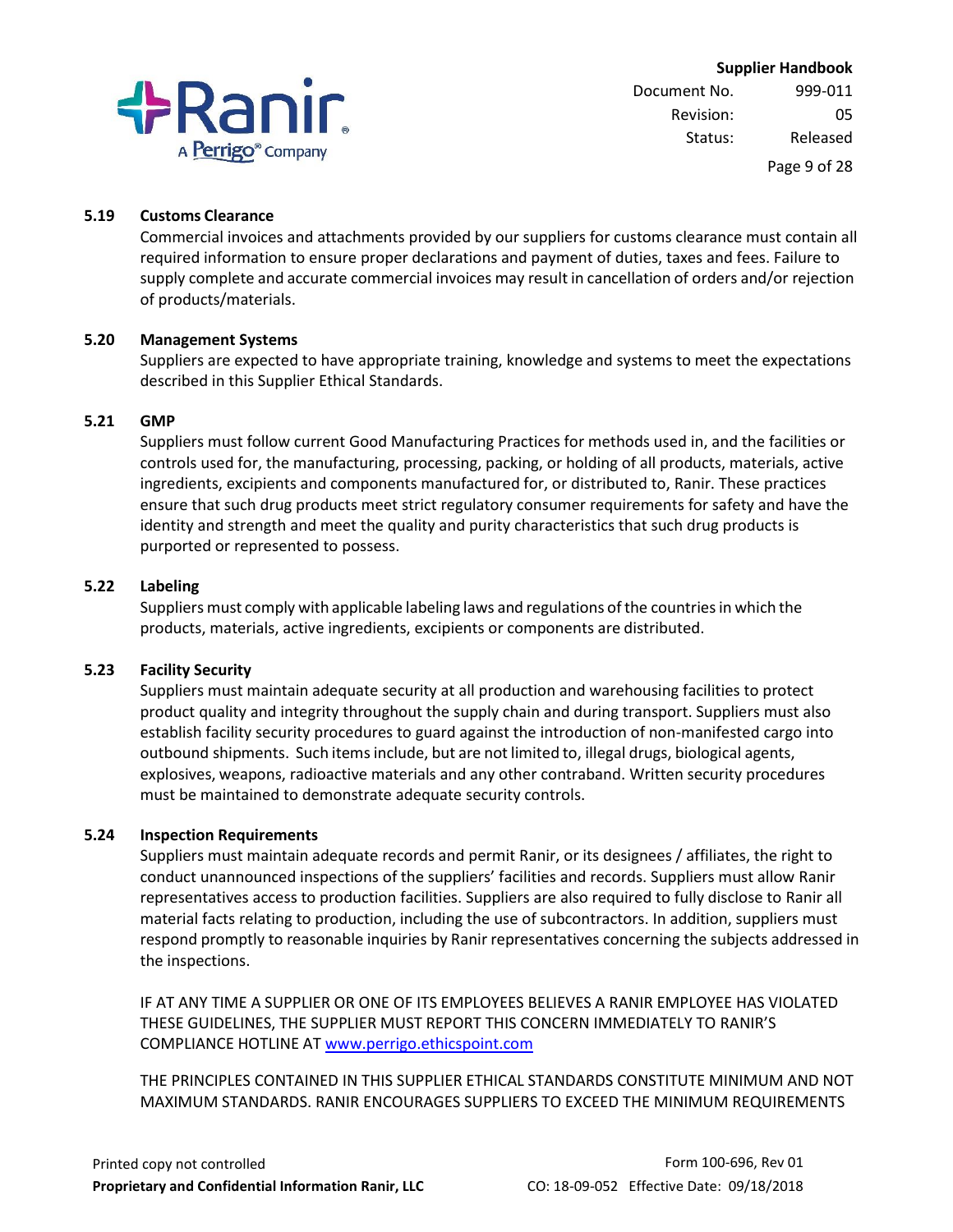

Page 10 of 28

WHERE POSSIBLE TOPROMOTE BEST PRACTICES AND CONTINUOUS IMPROVEMENT THROUGHOUT ALL OF THEIR FACILITIES.

#### **RANIR RESERVES THE RIGHT TO CANCEL**

ALL CURRENT PURCHASE ORDERS WITH ANY SUPPLIER FOUND TO BE IN VIOLATION OF THE SUPPLIER ETHICAL STANDARDS.

#### <span id="page-9-0"></span>**6.0 PARTNERSHIP, HONESTY AND TRUST**

Ranir, LLC is dedicated to building a global supply chain to provide the best total delivered cost and selection of products to support the specified needs of our customers and consumers. We believe in a key supplier alliance and aspire for our suppliers to become our strategic partners. Our goal is to create long term partnerships through a rigorous and collaborative approach requiring honesty and integrity. In doing so, we ask for two-way communication, innovation in our products, quality and sustainability and fast reaction times.

#### <span id="page-9-1"></span>**7.0 QUALITY**

#### <span id="page-9-2"></span>**7.1 Supplier Selection, Approval, and Assessment**

Ranir selects and approves its suppliers and service providers based on Ranir internal procedures. Our selection and approval process includes that suppliers fill out informational forms that are used to determine if the supplier or service provider is sufficiently qualified to support Ranir and our customers. Criteria for supplier approval includes but is not limited to: production experience, production capacity, financial solvency, quality history and quality system, certifications, familiarity with regulatory requirements (e.g., FDA, BRC, ISO), human resources, pricing and delivery. In order to fully assess a supplier's ability to partner with Ranir it is important you complete any forms provided to the best of your ability. If you have questions on the process or how to complete forms please discuss with your Ranir procurement representative. We would be happy to assist or explain the process.

#### <span id="page-9-3"></span>**7.2 Audits**

Depending on the product or service, Ranir or its customer may request audit(s) of a supplier. The audit would be scheduled as part of the supplier approval process. Ranir or a Ranir approved third party audit organization will contact the supplier and propose a date and a time for the audit; both the supplier and Ranir will agree before the audit is confirmed. Audits may be performed by Ranir staff or Ranir may contract a qualified 3rd party (e.g., UL, SGS, Intertek) to perform the audit. The types of audits performed include Good Manufacturing Practices (FDA 21 CFR820) and Social/ Ethical audits (e.g., WCA, ETI or SMETA). Ranir staff can assist in preparing for an audit. Audits for the purpose of supplier approval are paid for by Ranir. Poor audit scores may disqualify a supplier. Generally, audits are performed for suppliers that provide finished goods to Ranir (i.e., contract manufacturers) although a material, component or service provider may also be audited dependent on the criticality of material or service.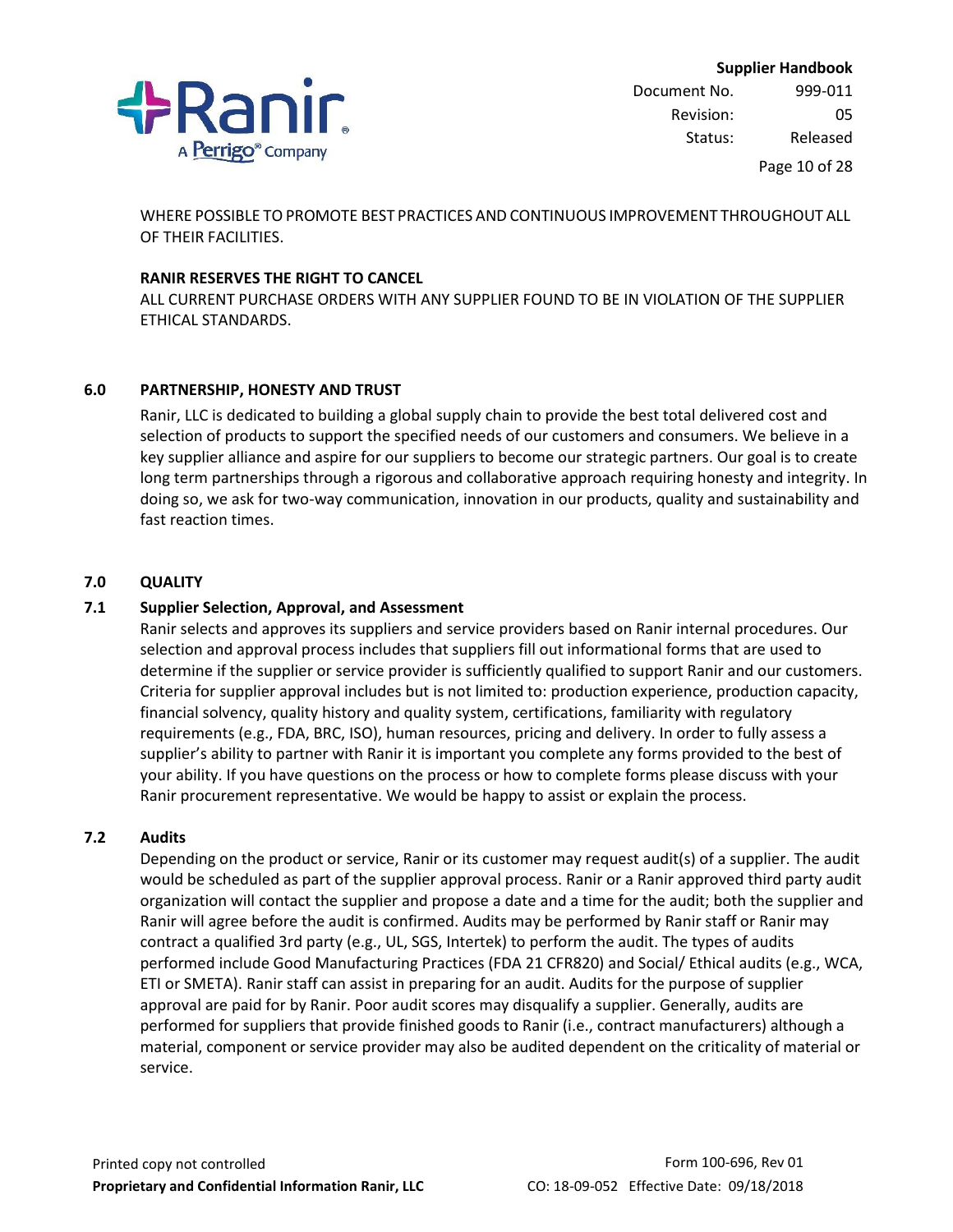

Annual audits may be required to demonstrate continued compliance. The most common annual audits are Good Manufacturing Practices and Social/ Ethical audits. It is important to note that Social/ Ethical audits are typically performed as unannounced, meaning a window of time when the audit will occur will be provided, but an exact audit date will not be provided. For example, an audit window of June 1 to August 1 may be provided. The audit will occur at some point between the provided dates. Audit windows can be as much as three months. It is also possible that no audit window is provided and that an audit can occur at any time with no advance notice. As a Ranir supplier it is important you understand this and are agreeable to these conditions. Refusal to allow an auditor into your premises to conduct an audit can result in immediate delisting as a Ranir supplier. You should consult with your Ranir Sourcing representative for any questions on audit performance.

Ranir and its customers are committed to the fair and safe treatment of workers that support the production of our products. It is critical that workers are exposed to safe and healthy working conditions and that their wages are in accordance with local laws. Unsafe working environments, unlawful wages, and underage workers are just a few social standards that will immediately disqualify a supplier.

#### 7.2.1 **Audit Fees**

All audits used to support the original approval of a supplier will be paid for by Ranir. Subsequent audit costs for materials or service providers will also be paid for by Ranir. Subsequent annual audit costs for contract manufacturers will be financed per the below table.

| <b>Ranir Previous Calendar Year Spend with Contract Manufacturers</b> |                                                                     |                              |  |  |  |
|-----------------------------------------------------------------------|---------------------------------------------------------------------|------------------------------|--|--|--|
| ≤\$500,000 USD                                                        | >\$500,000 USD ≤ \$1,000,000 USD                                    | >\$1,000,000 USD             |  |  |  |
|                                                                       | Ranir pays all audit fees   Ranir and Supplier split all audit fees | Supplier pays all audit fees |  |  |  |

Regardless of the above costs, re-audits resulting from poor audit performance will be the responsibility of the supplier. Additional financial penalties may be assigned to the supplier due to poor audit performance (below).

#### <span id="page-10-0"></span>**7.3 Delisting**

Delisting means that a Ranir customer refuses further acceptance of product supplied by a Ranir supplier. Typically, delisting is the result of continuous poor audit performance or the identification of a critical audit finding (e.g., underage workers). Delisting will result in no future purchase orders and refusal of any product in transit to Ranir or its customers. Additional financial penalties may be assessed against the supplier. Delisting should be avoided and therefore suppliers should follow the requirements set forth in this manual and comply with their local laws and regulations so as to maintain an acceptable compliance profile. Ranir Quality Assurance or Ranir Supply Chain will notify a supplier if they are at risk for delisting and will assist the supplier in creating a plan to avoid delisting. In case of delisting, Ranir will not be responsible for any open purchase orders or remaining inventory including but not limited to raw materials, components, finished goods, packaging, etc.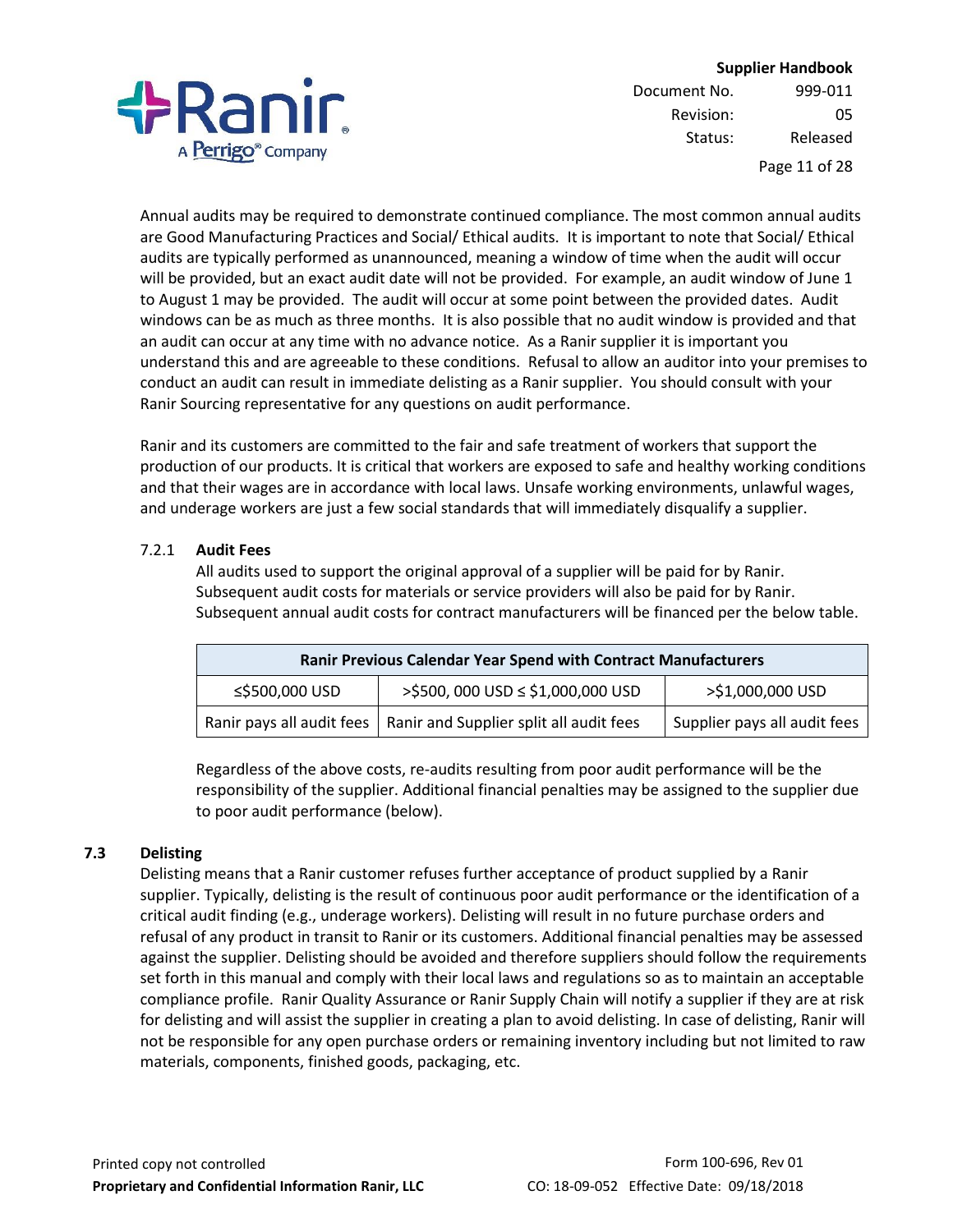

Page 12 of 28

#### <span id="page-11-0"></span>**7.4 Quality Agreements**

For suppliers providing a finished good to Ranir or a critical service, Ranir may require that the supplier sign a Quality Agreement with Ranir. The Quality Agreement is a document that describes the responsibilities of Ranir and the supplier with regard to the product or service provided. Quality Agreements are reviewed and updated annually. Before signing a Quality Agreement, if you have any questions you should discuss with your Ranir procurement representative. If at any time you would like a copy of your quality agreement, please contact your Ranir procurement representative

## <span id="page-11-1"></span>**7.5 United States Food and Drug Administration (FDA) Registration and Device Listing**

Most Ranir products are regulated by the U.S. FDA either as medical devices or over the counter (OTC) drugs or cosmetics. Suppliers must register their facilities with U.S. FDA if they manufacture regulated products for Ranir. If they provide a medical device, they must also list that medical device with FDA. Further, they must register any facility that is utilized to distribute products. For example, a shipping address or warehouse or distribution center. Suppliers are responsible for registration fees and keeping registrations current (i.e., annual renewal). A lapse in FDA registration will result in a delay or refusal of a shipment. If unsure about your registration status, please discuss with your Ranir procurement representative. Costs associated with FDA registration are the responsibility of the supplier.

#### **7.6 REACH Compliance**

REACH is a regulation of the European Union designed to minimize risks to human health and the environment posed by chemicals. REACH regulation applies to most chemical substances used for production of products to be commercialized in the European Union. As a Ranir supplier you are expected to assist and, in some cases, register chemicals used in your production processes to ensure REACH compliance. Most importantly, chemicals registered and compliant to REACH regulation should not be changed or supplied by alternate vendors (as compared to the vendor the material was originally registered under) without thorough consultation with your Ranir Procurement and/ or Quality Assurance Representatives. Violations of the REACH regulation can result in significant penalties as well and importation bans. If questions on REACH regulation consult with your Procurement Representative.

#### <span id="page-11-2"></span>**7.7 Specifications**

In order to correctly manufacture products to Ranir requirements a supplier must obtain, control and update product specifications. If the product is a Ranir-owned product, Ranir will provide the supplier with the product specifications including quality requirements. The supplier can put the specification into the supplier's own format but must not change any specifications without Ranir approval. Product may be refused if specifications have been changed without Ranir approval. It is the supplier's responsibility to make sure they are providing items as per the latest specifications. If as a supplier you are unclear about a Ranir specification or believe additional clarification or specificity is required, please consult with your Procurement and/ or Quality representatives.

#### <span id="page-11-3"></span>**7.8 Product Testing**

Some Ranir customers require that new products from Ranir or its contract manufacturers be tested prior to first product launch by the customer. This testing is paid for by Ranir or its customer. A representative of the customer will make arrangements to come to the production facility and randomly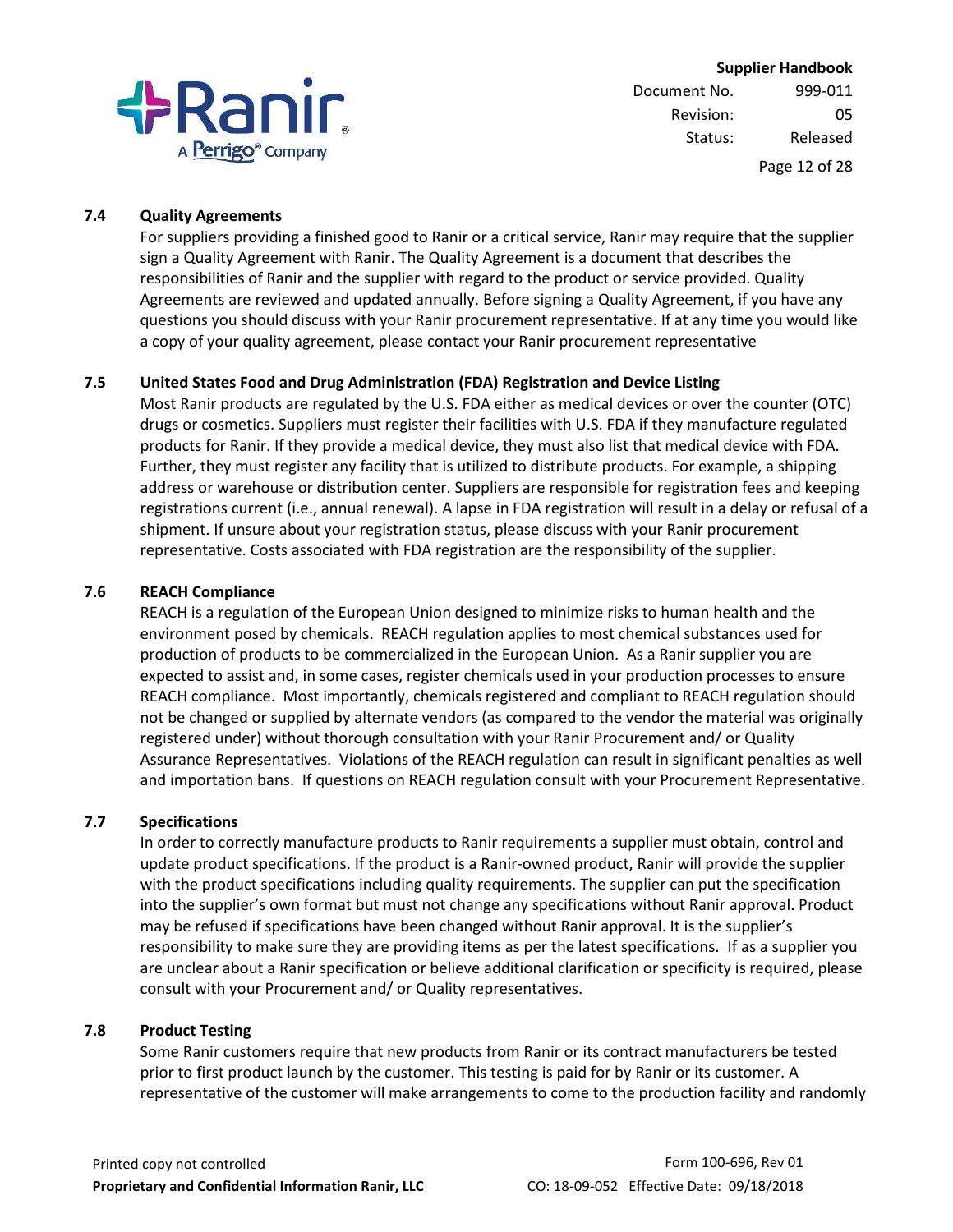

select product from production to be tested by a third party to the product specifications. As a Ranir supplier you will be expected to support these customer requirements. This testing may also be required for significant changes to existing products.

#### <span id="page-12-0"></span>**7.9 Supplier Product Monitoring**

As a Ranir supplier of finished goods you may be asked to participate in our supplier product monitoring program. The objectives of the program are to:

- 1) Ensure that supplier specifications for a Ranir finished good and Ranir specifications for the same product are aligned;
- 2) Ensure that contract manufactured product meets Ranir specifications and any Standards applicable to the product (e.g., ISO22126);
- 3) Monitor dock to stock product and reduce incoming testing of contract manufactured product. This program is very important to ensuring the quality of Ranir products and minimizing the amount of incoming testing performed on contract manufactured products. Your participation is encouraged.

The supplier's responsibility in supporting the program include:

- When requested, supplying to Ranir randomly selected samples of product from your manufacturing. Instructions on where to ship or when Ranir will pick up the product will be provided.
- Providing your product specification.
- If your product does not meet specification, we may ask you to investigate why it does not meet specification, and if necessary, make changes to address any non-conformances.

Ranir's responsibilities include:

- Notifying suppliers when samples are to be collected. This should be done in a timely fashion.
- Notifying suppliers of testing results.
- Working with suppliers to address any issues and establish root cause for when supplier's and Ranir specifications do not align.

## <span id="page-12-1"></span>**7.10 Change Control**

Change control is the process by which changes are made to product or component specifications, labeling, molds, packaging, facility locations, materials, manufacturing, quality tests or any other product requirement. If a supplier or Ranir want to make a change they will need to follow the Ranir change control process. Changes to products or materials that are not approved by Ranir may be returned or will not be accepted by Ranir or its customers. Approved suppliers will be trained on the change control process as part of the Supplier Onboarding Process.

## <span id="page-12-2"></span>**7.11 Non-Conforming Materials Process**

Upon receipt of a raw material, component or finished good, Ranir may inspect the item against its specification. If the item is found to be non-conforming, it will be quarantined and a final disposition of the material will be made. The dispositioned material will not be to returned to the supplier. Depending on the criticality and the frequency of the non-conformance, Ranir may request the supplier initiate a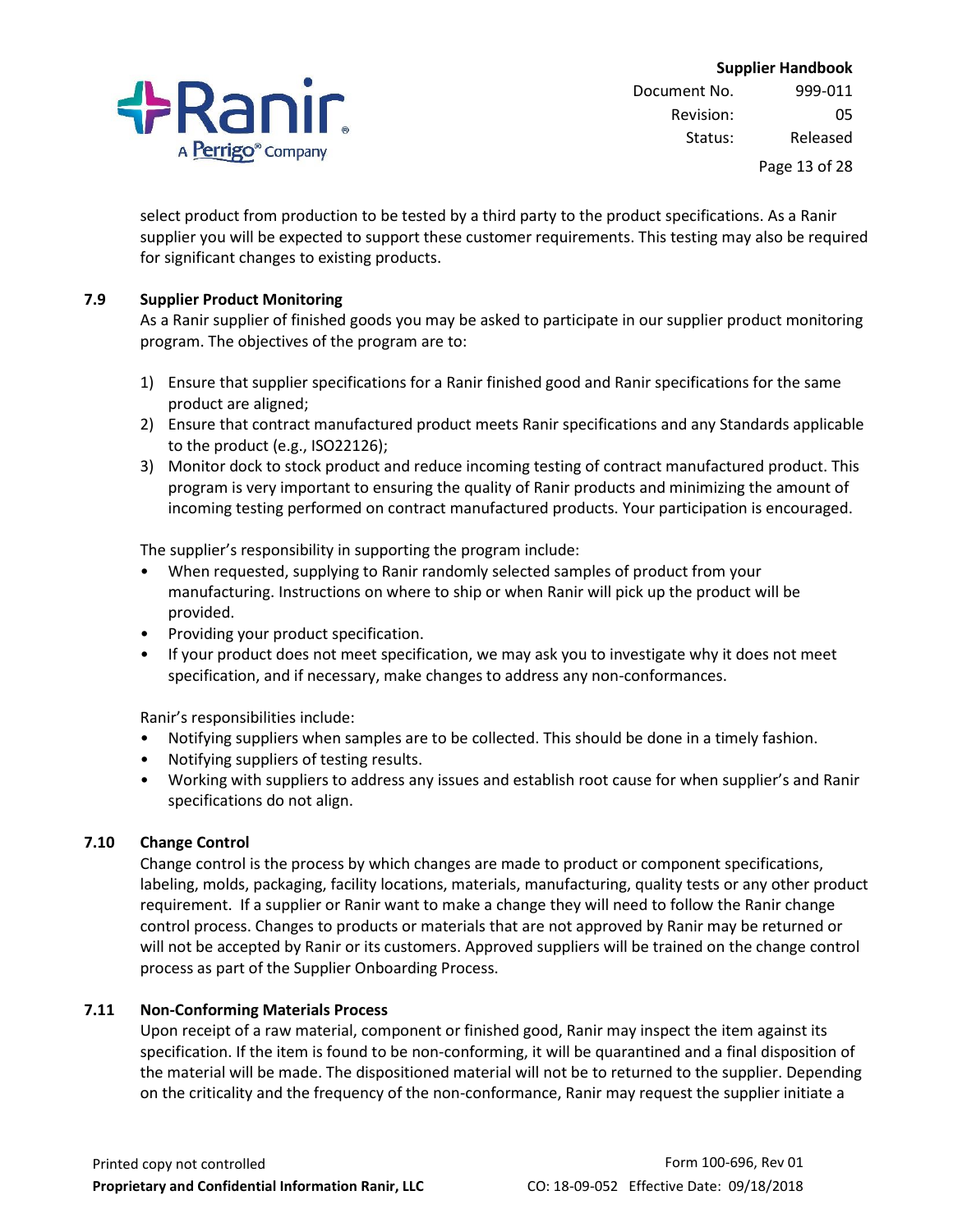

corrective action to determine the root cause for the non-conformance and address the issue. Continued shipments of non-conforming materials will affect the supplier's approval status.

## <span id="page-13-0"></span>**7.12 Sub-Contracting of Production or Services**

Under no circumstances can a Ranir supplier or service provider sub-contract production or services to a third party without prior notification and written approval by Ranir Supply Chain and Quality Assurance. Sub-contracting without prior written approval will result in the refusal of products and services and associated payments.

#### **7.13 Recalls**

Product recalls are a disruptive and costly event. They can put product users at risk due to safety issues, they negatively affect our customers confidence in Ranir and our supply chain and they expose our customers, Ranir and our suppliers to business and regulatory risks. Recalls are completely avoidable. Ranir is responsible for providing accurate and comprehensive information concerning product requirements (e.g., specifications) and suppliers are responsible for transferring and controlling those requirements to production. If each of us execute our responsibilities correctly recalls will not occur. If a recall becomes necessary and the root cause is determined to be the responsibility of the supplier, costs associated with the recall will likewise become the supplier's responsibility. These costs can include the retrieval and destruction of product, transportation costs, costs associated with lost sales, fines and penalties.

#### <span id="page-13-1"></span>**8.0 TOOLING**

#### <span id="page-13-2"></span>**8.1 Ranir Responsibility**

Ranir is responsible for:

- Paying supplier the cost of tooling based on competitive quotes after validation.
- Providing asset tags for all Ranir owned tooling.

Ranir reserves the right to perform tooling audits to ensure compliance with its requirements.

## <span id="page-13-3"></span>**8.2 Supplier Responsibility**

Ranir owned tooling shall be used to manufacture Ranir POs only and shall not be used to manufacture parts, components or samples for any other customer or supplier's brand or business, including thirdparties. The supplier will not move tooling to another location without the prior written consent of Ranir.

The supplier is responsible for:

- Maintaining and using the tooling in accordance with Good Engineering Practices.
- Sharing the tooling health report (as per tooling matrix) with Ranir on a quarterly basis.
- Performing all preventive maintenance on the tooling and paying for all tooling repairs.
- Marking tooling with Ranir asset tags to demonstrate ownership during the operational life. These tags are to be displayed and maintained on all of Ranir's tooling. Pictures may be requested to show the asset tag and identification details.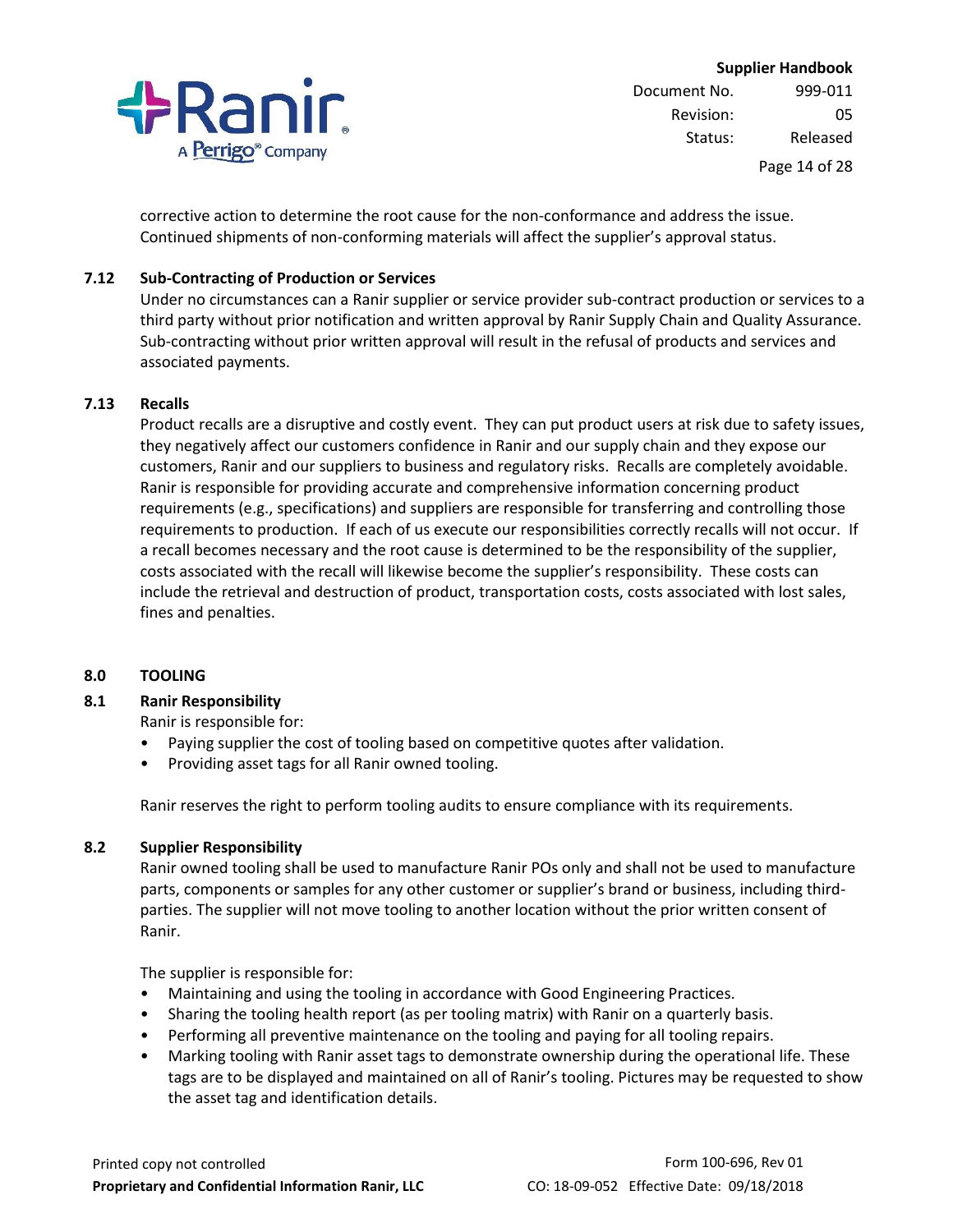

Page 15 of 28

- Meeting Ranir's program and service requirements.
- Responding within 5 business days when Ranir sends a request for quote (RFQ) for any new, additional or replacement of existing tooling. Response to the RFQ should be sent directly to the respective sourcing manager.
- Completing the validation documents and getting approval from the Ranir Tooling and QA manager prior to any production or payment.
- Disposing of decommissioned tooling as advised by Ranir.

#### <span id="page-14-0"></span>**9.0 PURCHASE ORDERS**

## <span id="page-14-1"></span>**9.1 Purchase Order Terms and Conditions**

Each purchase order that Ranir, LLC or its affiliate issues is pursuant to these Terms and Conditions of Purchase (terms). In these Terms, "Buyer" means Ranir, LLC or its affiliate, as specified in the purchase order, "goods" and "services" refer to the goods or services described in the purchase order (purchase order) that are to be purchased by Buyer from the seller named in the purchase order (seller), and "Contract" refers to any contract formed pursuant to the purchase order.

See the Purchase Order for Ranir, LLC's Terms and Conditions

Agreement to purchase is authorized only by a Ranir issued PO. Any other method - email, verbal, phone call - will not form any commitment between Ranir and the supplier. If supplier produces or ships material based on any method other than a PO, it will be at supplier's risk. If supplier chooses to procure material beyond any open PO's then supplier will do so at their own risk. Ranir will not be liable to pay for any such material. If Ranir cancels the PO, then Ranir will pay PO cancellation charges on a prorated basis.

## <span id="page-14-2"></span>**10.0 RANIR VENDOR ROUTING INSTRUCTIONS (PARCEL, EXPEDITE, LTL AND TL) – UNITED STATES**

## <span id="page-14-3"></span>**10.1 Select Carriers**

Ranir has negotiated preferred pricing with select carriers for corporate wide application to include all distribution centers, manufacturing locations, and vendors for collect shipments to our facilities. In order to maintain low shipping costs, we expect these instructions to be followed. If, for any reason, you cannot ship as instructed below please contact your Ranir buyer, or the Ranir logistics contacts listed in the Ranir Contacts section.

These instructions do not apply to collect *truckload* shipments, which will be arranged by the Ranir Logistics Department. See TL section below.

#### <span id="page-14-4"></span>**10.2 Small Parcel – Ground Parcel**

Shipments weighing 1-149 lbs., not requiring expedited service are to be shipped via FedEx Ground.

FedEx Ground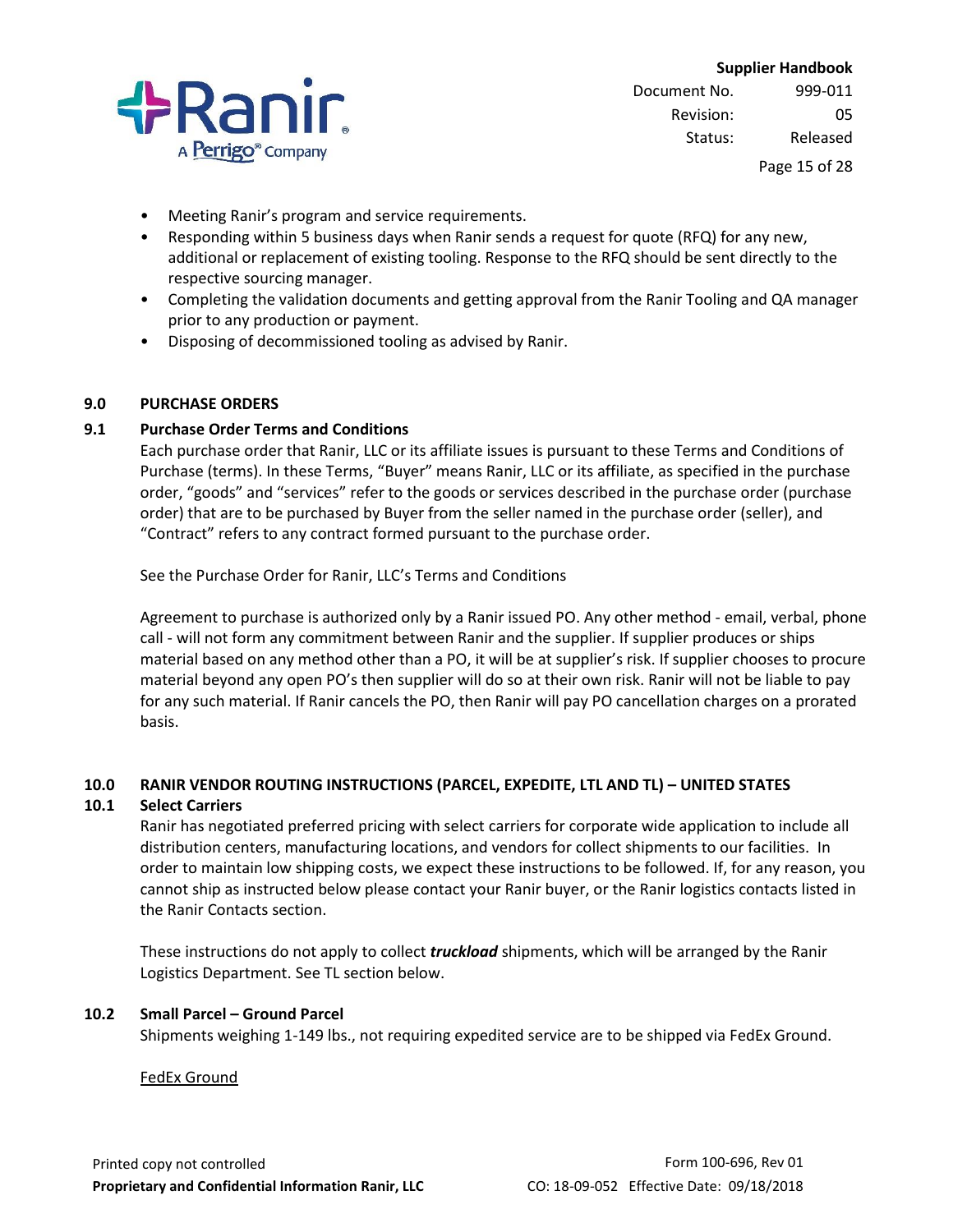

Page 16 of 28

In addition to Ranir's packaging and labeling requirements all cartons must meet FedEx Ground shipping requirements. Please visit FedEx General Packaging Guidelines if you have any questions. Please ship collect under the account number provided by your buyer. Do not declare any value for the shipment unless instructed by your Ranir buyer. For FedEx customer service please call 800-GO-FEDEX.

## <span id="page-15-0"></span>**10.3 Small Parcel – Air Freight / Priority Overnight / Expedited**

Shipments weighing 1-149 lbs., when shipped Standard Ground, cannot meet the required delivery date.

#### 10.3.1 FedEx Express

FedEx Express shall only be used when authorized by Ranir buyer or Ranir logistics. Use the account number provided by your Ranir buyer. When shipping international parcel please default to economy over priority unless instructed by Ranir buyer. Do not declare any value for the shipment unless instructed to do so. For FedEx customer service please call 800-GO-FEDEX.

## 10.3.2 UPS Parcel

In instances where FedEx parcel is not available please ship via UPS Ground/Air using the account number provided by your Ranir buyer.

## <span id="page-15-1"></span>**10.4 Shipments by Truck**

## **LTL (Less Than Truckload) SHIPMENTS**

When shipping LTL please ship collect using the regional carrier assignments below. Any carrier instruction provided by the Ranir Logistics team will supersede the below instruction.

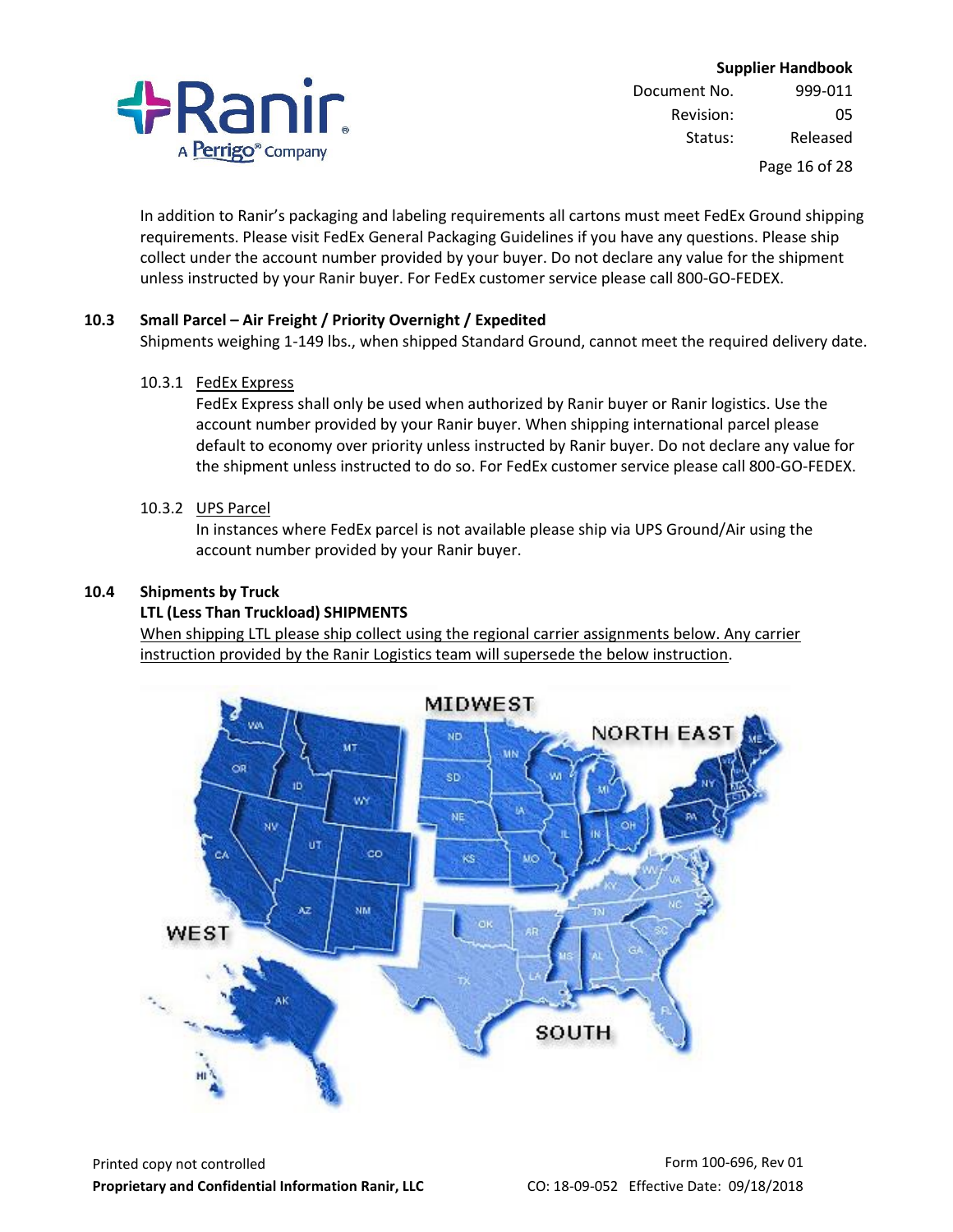

Page 17 of 28

## **Northeast**

Primary Carrier- FedEx Freight Economy (Priority by approval only) Alternate Carrier-XPO

#### **South**

Primary Carrier- FedEx Freight Economy (Priority by approval only) Alternate Carrier-XPO

#### **Midwest**

Primary Carrier- FedEx Freight Economy (Priority by approval only) Alternate Carrier-Estes or XPO

#### **West**

Primary Carrier- XPO Alternate Carrier- FedEx Freight Economy (Priority by approval only)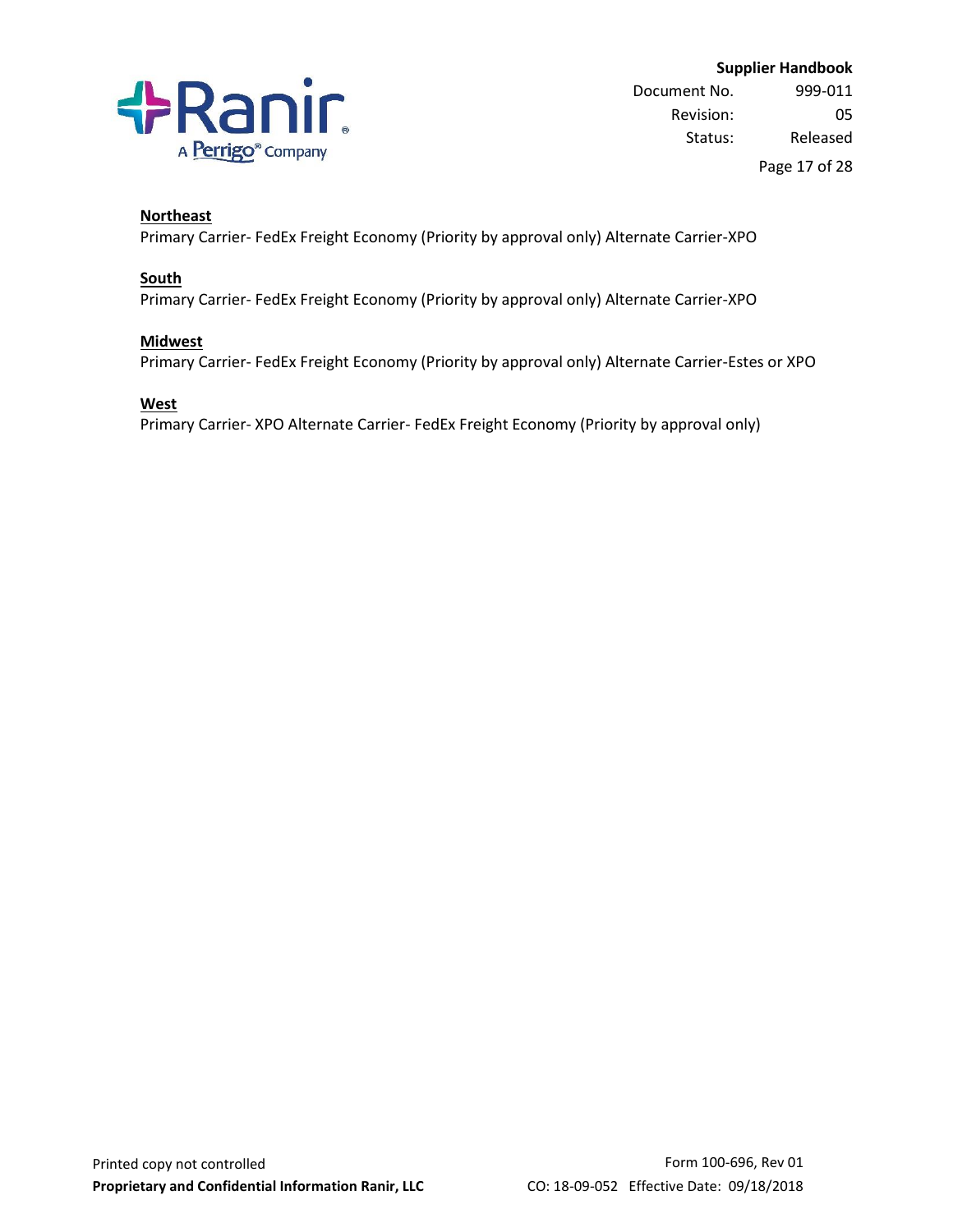

Page 18 of 28

#### <span id="page-17-0"></span>**10.5 TL (Truck Load) Shipments**

Shipments over 10 pallets or 10,000 lbs. will be arranged by the Ranir Logistics Department. Please use the email addresses below to arrange pickup:

- Andy Lundquist [Andy.Lundquist@ranir.com](mailto:Andy.Lundquist@ranir.com) 616-698-8880 ext. 1169
- Tim Butcher [Tim.Butcher@ranir.com](mailto:Tim.Butcher@ranir.com) 616-698-8880 ext. 1160

When requesting pickup please provide the following information:

- Pallet count and dimensions
- Total Weight
- PO number(s)
- PO due date
- Pickup address and hours of operation
- Is pickup appointment required?

#### <span id="page-17-1"></span>**10.6 International Shipments**

International shipments will be shipped per the terms of the purchase order. Shipments not controlled by Ranir directed freight forwarders will require the documents listed below to be sent to the Ranir Logistics Department upon booking. Documents will then be forwarded to clearing/brokerage agency for release upon arrival into US.

- Packing Slip
- Commercial Invoice
- Air Waybill / Bill of Lading

#### <span id="page-17-2"></span>**10.7 Receiving Hours – Delivery Location**

#### Receiving Hours

Ranir's receiving hours are Mon-Fri 7am-3:30pm After hours shipments are not permitted without prior authorization by Ranir Logistics Supervision.

#### Delivery Location

All shipments must be delivered to the location specified on the purchase order unless otherwise directed by Ranir, or an authorized written exception.

#### <span id="page-17-3"></span>**11.0 PACKAGING REQUIREMENTS**

#### <span id="page-17-4"></span>**11.1 Tape**

Reinforced tape or 2-inch clear tape should be used to close shipping cases. Staples and banding are not permitted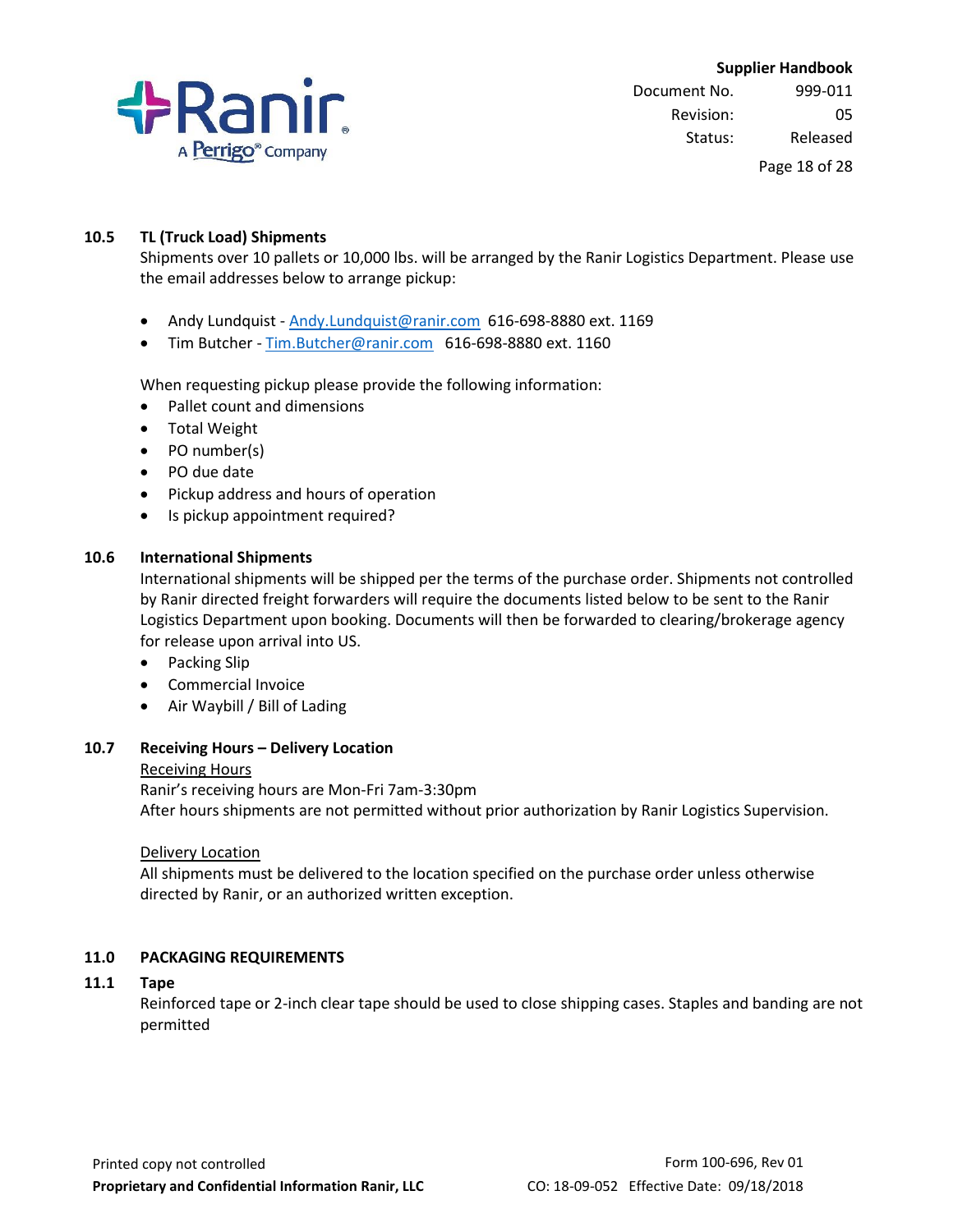

Document No. 999-011 Revision: 05

Status: Released

Page 19 of 28

## <span id="page-18-0"></span>**11.2 Weight**

The maximum allowable weight for a shipping case is 25 pounds (approximately 11.3 kilos), unless the nature of the product prohibits this, e.g. gaylords, drums, etc. Special allowance may be granted upon request.

## <span id="page-18-1"></span>**11.3 Packing List and Certificate of Analysis / Certificate of Conformance**

The packing list must contain line-item detail of the items ordered and shipped. Specific requirements are:

- One (1) Packing List must be affixed to the outside of the shipped items.
- The Packing List must include all items mention in section 14.2 for bulk and raw materials, or section 14.3 for Finished Goods.
- The Packing List quantity must include *only* the Ranir Unit of Measure according to the Purchase Order and the quantity of the deliverables e.g. cases, spools, gaylords, pallets, etc.
- The applicable Certificate of Conformance or Certificate of Analysis must be included.

## <span id="page-18-2"></span>**12.0 PALLET / PALLETIZING REQUIREMENTS**

- **12.1** Pallets must be serviceable 48" x 40" with four-way access meeting No. 1 Reconditioned GMA/GMP specifications.
- **12.2** Other specific requirements are:
	- Nails that protrude above the wood on any location of the pallet are not acceptable.
	- Cracked and/or damaged stringers are not acceptable.
	- There shall be no knots larger than 1/3 of the width of a deck board.
	- Pallets treated with TBP (2, 4, 6-tribromophenal) are prohibited.
- **12.3** Items must be stacked on the pallet in a manner that provides safe handling during all normal distribution activities. Specific requirements are:
	- Pallets containing multiple items must be placarded with "Mixed Product Pallet" on two adjacent sides.
	- No more than two lot codes of the same product shall be on one pallet, unless pre-approved by Ranir.
	- Items must be shrink- or stretch-wrapped to the pallet.
	- Items must not overhang the pallet.
	- The maximum height of a pallet load shall not exceed 54 inches (136 cm), including the height of the pallet.
- **12.4** Ranir does not participate in pallet exchange programs.

#### **13.0 OSHA Chemical Labeling Requirements**

**13.1** As you may be aware, OSHA's Hazard Communication Standard aligned with the Globally Harmonized System (GHS) of Classification and Labeling of Chemicals. This International GHS was developed and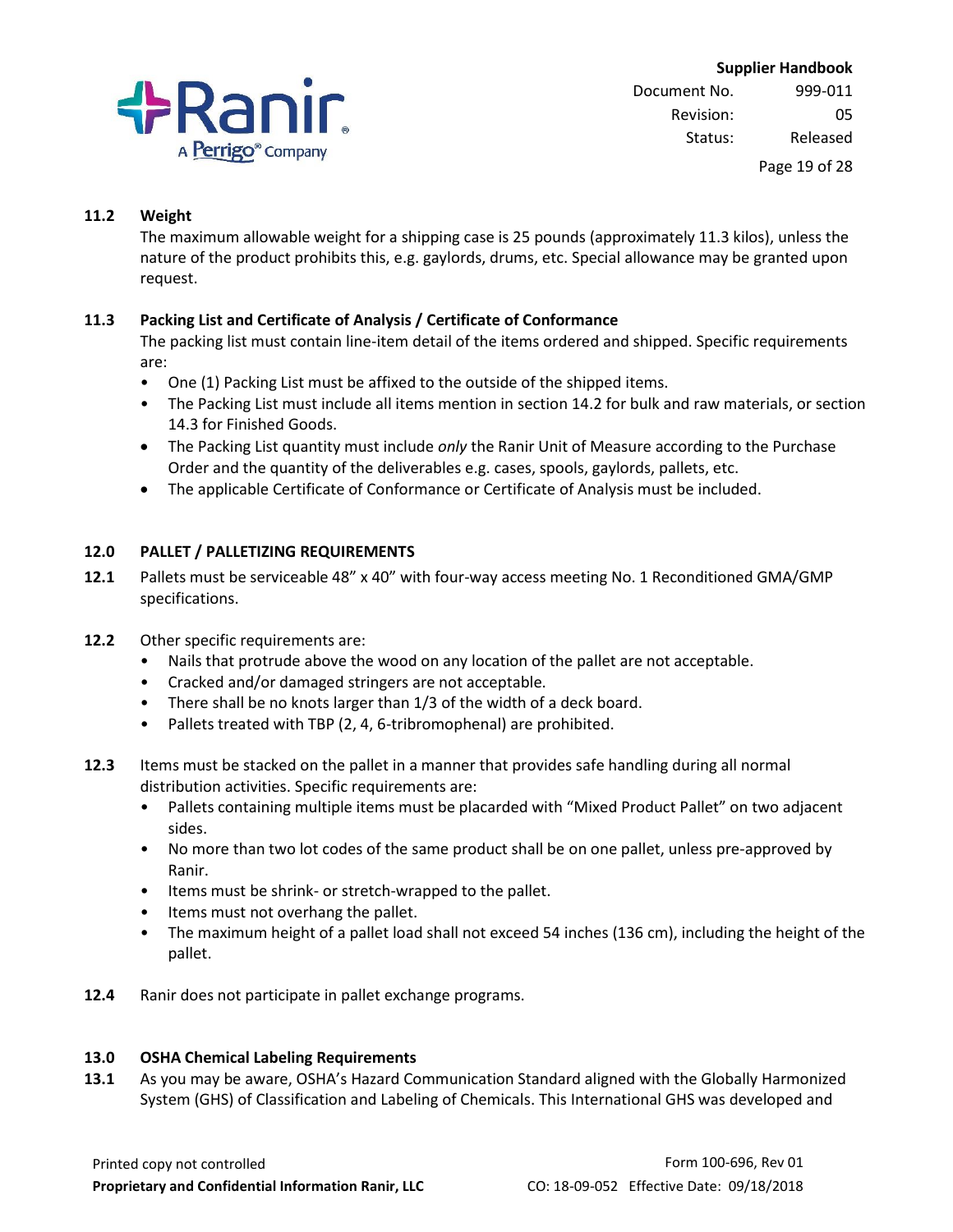

Document No. 999-011 Revision: 05 Status: Released

Page 20 of 28

implemented to standardize hazard communications globally by developing an approach to classifying chemicals and standardize chemical hazard communications on labels and Safety Data Sheets. The standard requires that information about chemical hazards be conveyed on labels using quick visual notations to alert the user, providing immediate recognition of the hazards. Labels must also provide instructions on how to handle the chemical so that chemical users are informed about how to protect themselves.

- Manufacturer contact information
- Product identification
- Pictograms;
- Signal words (Danger or Warning);
- Hazard statements; and
- Precautionary statements
- **13.2** As Ranir works to implement a more robust chemical management system, we are asking that our suppliers confirm that their container labeling is compliant with the Global Harmonization System. Your efforts and diligent labeling help keep Ranir a safe place for its employees. Proper labels help our employees safely segregate and store materials in a way that minimizes the risk of hazardous chemical interactions and fires.
- **13.3** For further details on container labeling requirements, please referenc[e the](#page-27-1) Specifications sent to you**.**

#### <span id="page-19-0"></span>**14.0 SUPPLIER SHIPPING LABELS**

The purpose of this section is to establish shipper label requirements and guidelines for shipping of product from approved Ranir, LLC suppliers. This procedure applies to suppliers that supply finished products that are shipped to Ranir for distribution to Ranir customers, as well as suppliers that provide components and materials used to manufacture or assemble products at Ranir.

**14.1** Each individual shipping case must be identified by a label on two adjacent sides: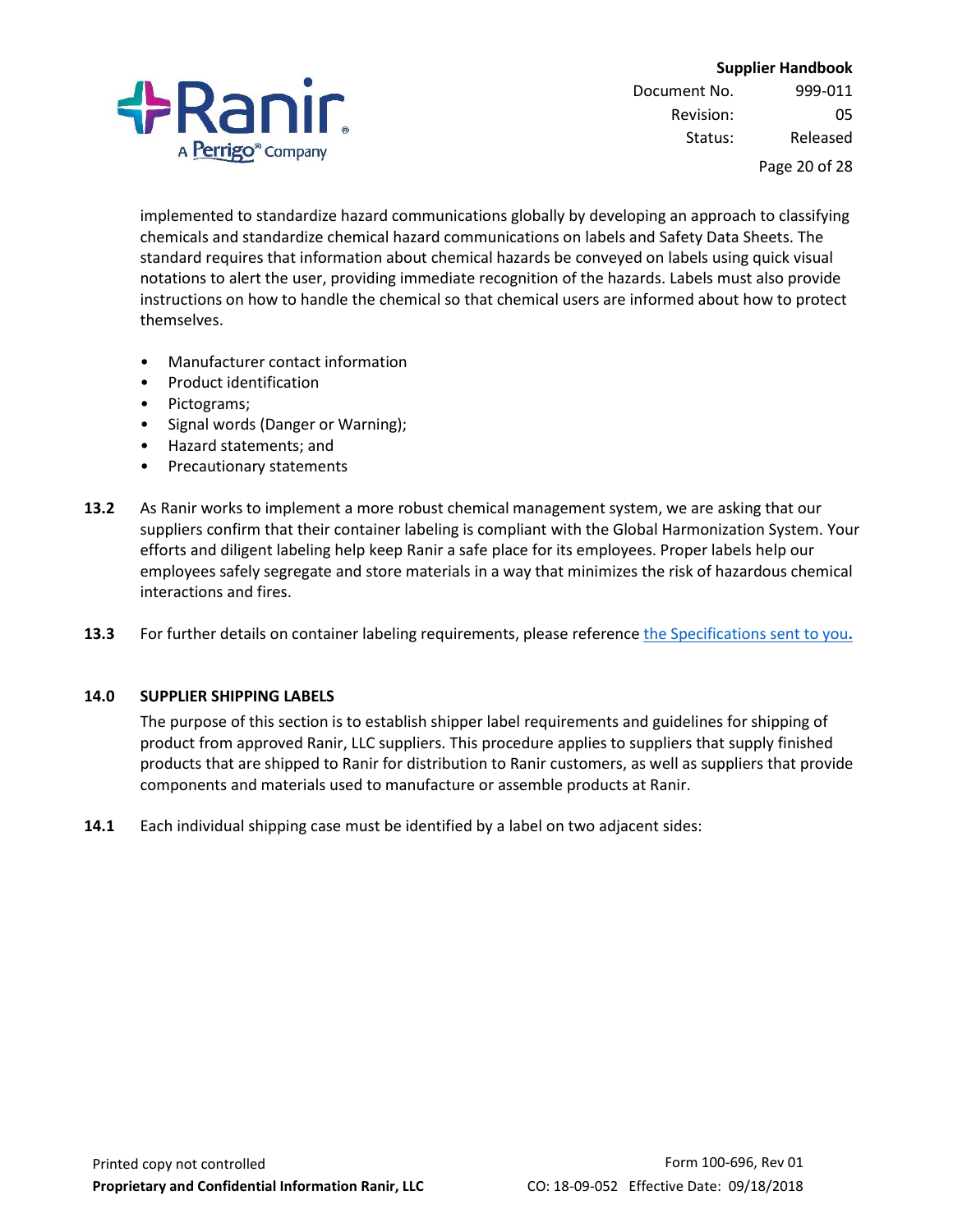

Document No. 999-011 Revision: 05 Status: Released

Page 21 of 28

| Customer Product Number or SKU! |                 | Batch fourmer:<br><b>THEFT</b>                  |
|---------------------------------|-----------------|-------------------------------------------------|
| Brand:                          |                 |                                                 |
| Description                     |                 |                                                 |
| Units per Inner:                | Linits per case | Mig. Part Number:<br>HIII III III IIII III      |
| <b>UPC</b>                      |                 | Production date:<br><b><i><u></u></i></b> Ranir |

## <span id="page-20-0"></span>**14.2 SHIPPING LABEL REQUIREMENTS** FOR **RAW** OR **BULK MATERIALS**

- Shipping labels shall be 4 by 6 inches placed on two adjacent sides
- Each shipping unit i.e. case/bag/gaylord must be labeled to match the packing slip, including the following.
	- o Description
	- o Ranir Part Number with barcode (code 128)
	- o Part name / description
	- o Ranir/Vendor Lot Number with barcode (code 128)
	- o Ranir PO Number with barcode (code 128)
	- o Customer Brand
	- $\circ$  Inner and packing quantity (both Ranir inventory and PO buy quantities) with barcode (code 128).
	- o Manufacture Date
	- o Shelf Life or expiration date (if required)
	- o Shipper UPC and barcode (code 128)
	- o Hazardous material label (if required)

#### **14.3 SHIPPING LABEL REQUIREMENTS for FINISHED GOODS**

- Shipping label will be 4 by 11 inches wrap around label showing on adjacent sides
- Each shipping unit, i.e. case/bag/gaylord must be labeled to match the packing slip, including the following:
	- o Purchase order number with barcode (code 128)
	- o Ranir part number with barcode (code 128)
	- o Customer brand
	- o Part name/description
	- o Inner and packing quantity (both Ranir inventory and PO buy quantities) with barcode (code 128).
	- o Date of production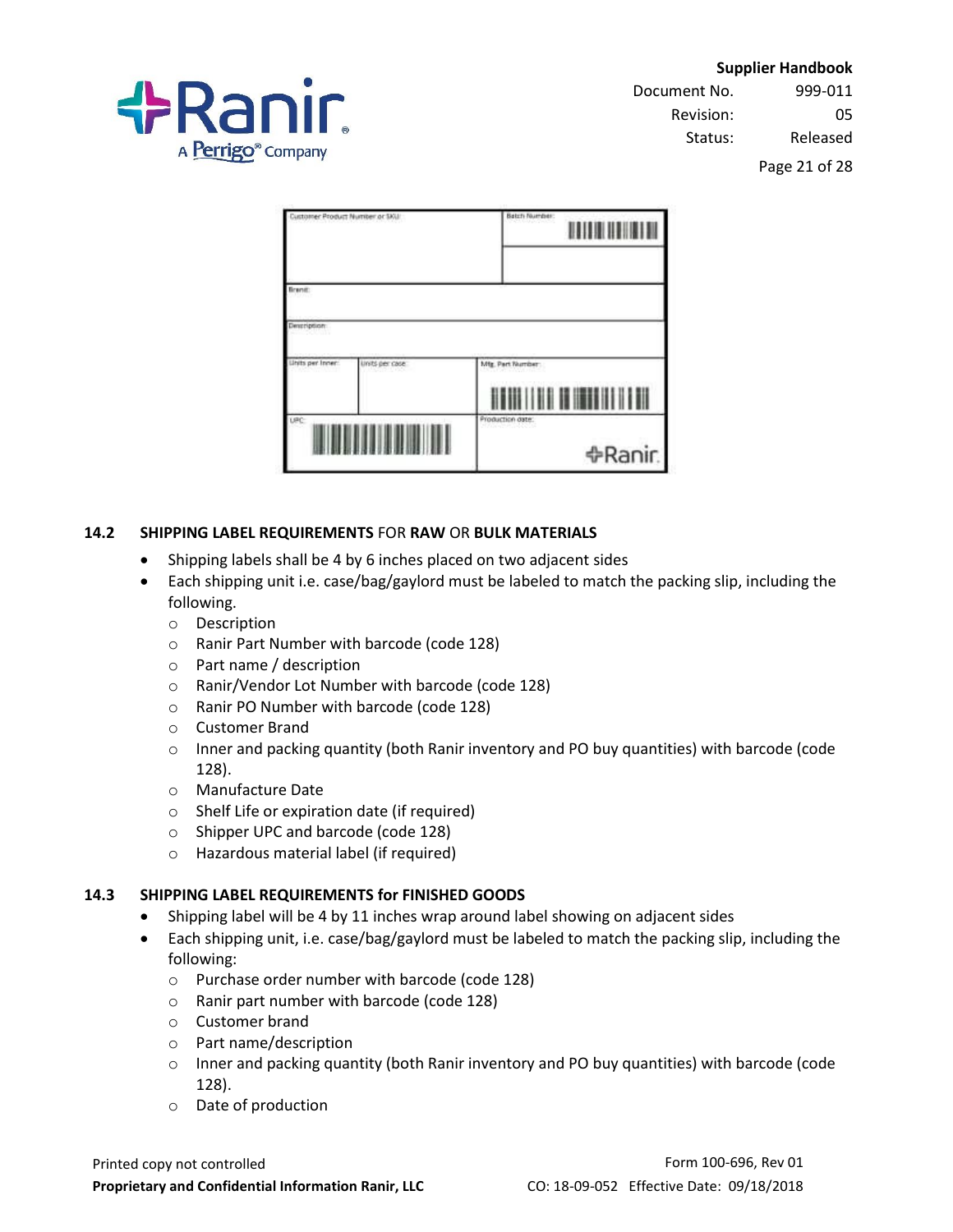

Document No. 999-011 Revision: 05 Status: Released

Page 22 of 28

- o Shipper UPC and barcode (code 128)
- o Customer SKU (if required) (code 128)
- o Expiration date (if required)
- o Lot number (if required)
- o Hazardous material label (if required)
- All information for the label is required to match the information as listed on the Purchase Order. See example below in section 15.2.
- If product has an expiry date, include the date below the batch number
- For the first shipment, the Supplier is to create the shipper label and send it to the respective Buyer for review and approval. This is only for the first shipment.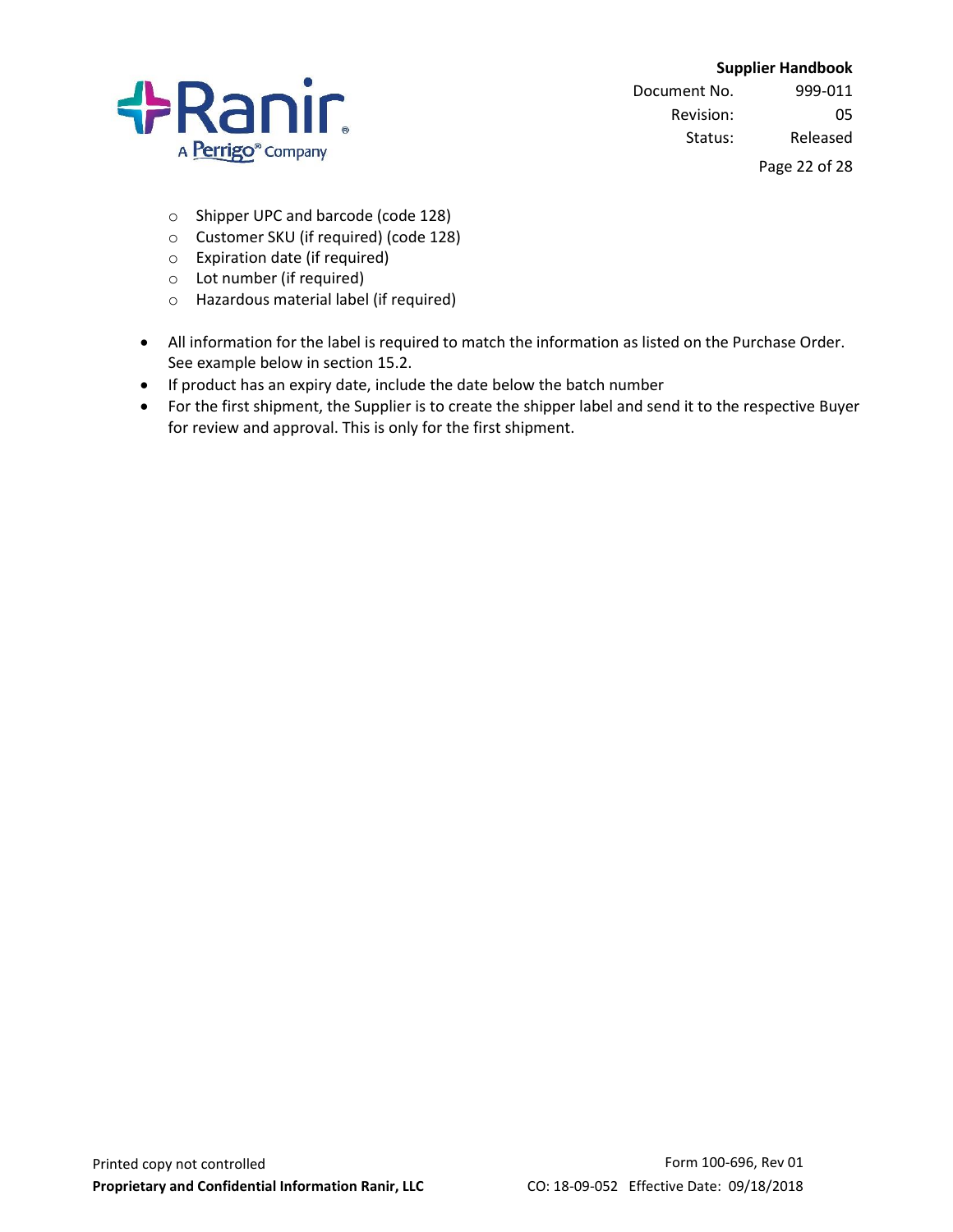

#### **14.4 Inner carton label**

- All information for the label is required to match the information as listed on the Purchase Order. See example below and the Purchase Order in section 15.2 for mapping to this label.
- If product has an expiry date, include the date below the batch number

| D |  |  |
|---|--|--|
|   |  |  |
|   |  |  |

#### <span id="page-22-0"></span>**15.0 SHIPPING LABEL AND RANIR'S PURCHASE ORDER**

- The Supplier's shipping label needs to reflect Ranir's inventory Unit of Measure on the supplier's shipper label.
- Only two Units of Measure on the box with the current item number (the item on the PO); the BUY Unit of Measure, and the Ranir inventory Unit of Measure. These quantities should be specified as "buy" and "inventory."
- Do not include any previous Ranir item numbers or Units of Measure.

## <span id="page-22-1"></span>**15.1 Example of Ranir's Purchase Order, and How it Relates to the Supplier's Shipping Label**

Below is an example of how the information will appear on the Purchase Order, and how that information should appear on the Supplier's shipping label. If the product has an expiry date, include the date below the batch number. Supplier shall create the shipper label and send it to the appropriate Buyer for review and approval. The Buyer will accept or reject the shipper label.

**Note:** Not all Purchase Orders will include every field because some customers do not require it. Information as required above should be displayed in the *Example* format below: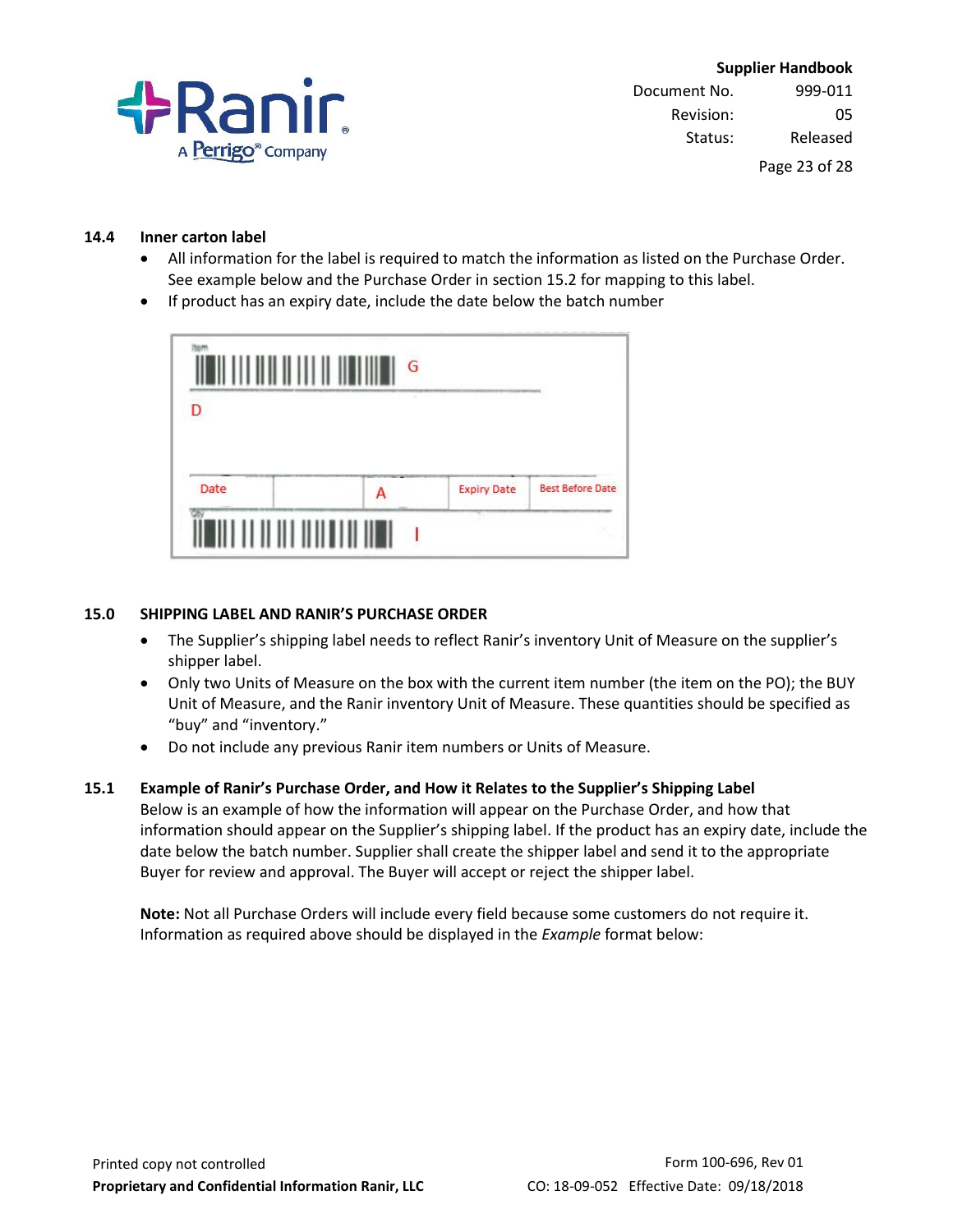

**Supplier Handbook** Document No. 999-011

Revision: 05

Status: Released

Page 24 of 28

#### <span id="page-23-0"></span>**15.2 Ranir's Purchase Order – EXAMPLE ONLY!** :



| <b>Customer Product Number or SKU:</b>              | <b>Purchase Order Number:</b>                             |  |  |  |  |  |
|-----------------------------------------------------|-----------------------------------------------------------|--|--|--|--|--|
| 307811229<br>B                                      | P080344<br>А<br>Exp Date:<br><b>TILITIERIN</b><br>12-2022 |  |  |  |  |  |
| <b>Brand:</b>                                       |                                                           |  |  |  |  |  |
| С<br>Walmart Canada                                 |                                                           |  |  |  |  |  |
| <b>Description:</b>                                 |                                                           |  |  |  |  |  |
| D<br>Item Description                               |                                                           |  |  |  |  |  |
| Units per Inner:<br>Units per Case:                 | Mfg. Part Number:                                         |  |  |  |  |  |
| 3<br>Е<br>F<br>18                                   | 303571529<br>G                                            |  |  |  |  |  |
| UPC:<br><b>Production Date:</b><br>.<br>.<br>11 I I |                                                           |  |  |  |  |  |
| 20628915080791<br>н<br>00000000000000               | 25-12-2017                                                |  |  |  |  |  |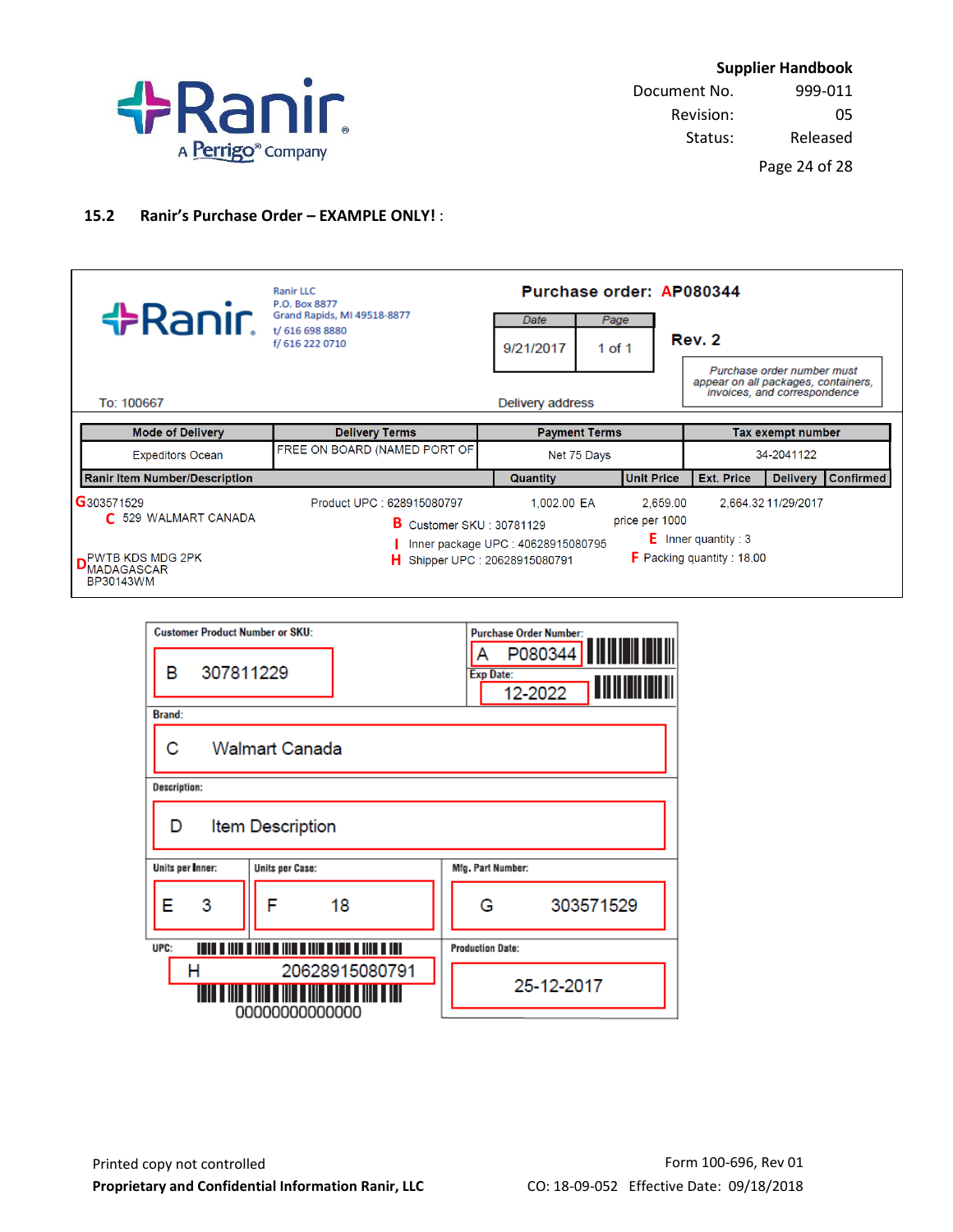

Page 25 of 28

#### <span id="page-24-0"></span>**16.0 PURCHASE ORDER DELIVERY RULE – FREIGHT ON BOARD TERMS**

- **16.1** Ranir Purchase Order Delivery Dates:
	- International Supplier: the port date where Ranir takes title to the shipment
	- Domestic Supplier: the date required at Ranir dock
- **16.2** Supplier lead-time shall cover preparation for production, production, loading container, transfer to port, and delivery onboard a ship.
	- Production preparation 15 20 days.
	- Production time 20 25 days.
	- Forwarder booking 14 days ahead of loading a container.
	- Container drop-in, loading and ready to ship  $1 2$  days.
	- Container leave facility to board a ship 7 days.
	- $\bullet$  Total 43 55 days.
	- Although production preparation and production each may vary more or less, the total time of preparation and production is about 45 days or less for most cases.
	- Total lead-time can be set as 45 days from PO date to product ready, and 10 days from container drop-in to delivery on board a ship for a total of 55 days.



- **16.3** Supplier acknowledges acceptance to confirm the product, quantity, price, and delivery. Once confirmed, a contract is formed.
- **16.4** It is supplier's responsibility to make sure the PO is accurate in terms of Quantity, Price, Lead-time, and other terms.
- **16.5** Ranir will pay per PO according to the PO terms. Ranir will not entertain any dispute after the fact.
- **16.6** Ranir will issue PO per negotiated lead-time. If supplier is late, supplier is responsible for expedited delivery (air freight) and shall bear the extra freight cost.
- **16.7** Supplier shall not ship partial shipments. In case partial shipment becomes necessary, supplier must obtain buyer's preapproval before making any arrangement for partial shipment.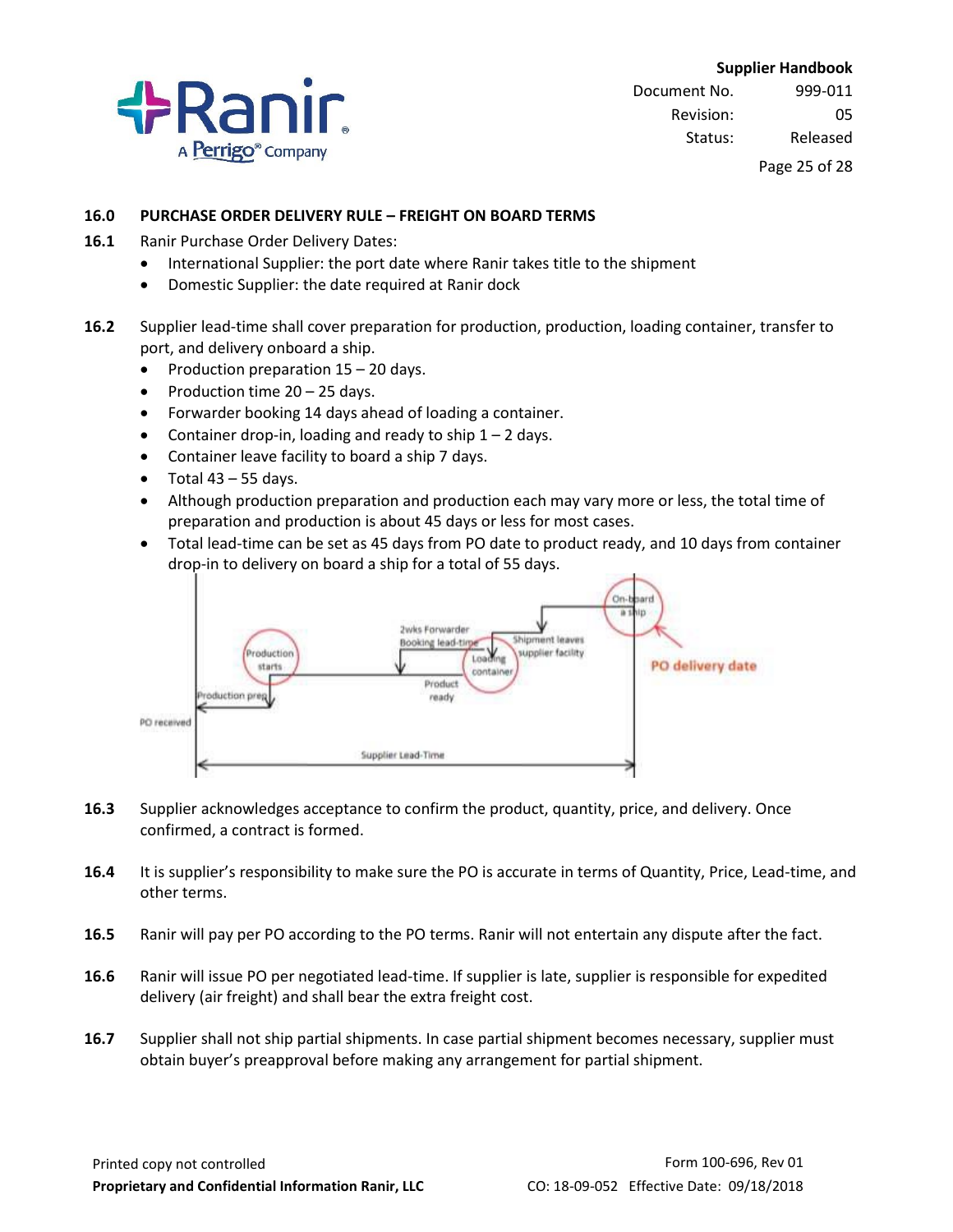

- **16.8** If supplier experiences any issue when making 2-week advance booking for container through Ranir designated forwarder, and is unable to receive confirmation to release container on time from the forwarder, supplier is responsible to notify Ranir immediately. Supplier will be responsible for expedited delivery if supplier does not notify Ranir promptly for any container booking problem.
- **16.9** If Ranir wants product inside supplier's lead-time, buyers will check supplier first. If supplier confirm acceptance, then supplier is responsible to ship on time. If late, supplier will be responsible for expedited delivery through airfreight and shall bear the cost
- **16.10** If supplier receives a PO with a delivery shorter than pre-set lead-time, it is supplier's responsibility to communicate to buyer and agree on a delivery date that is acceptable to supplier and has the PO reissued.

#### <span id="page-25-0"></span>**17.0 EARLY WARNING SYSTEM IMPLEMENTATION**

**17.1** A weekly report will be sent to supplier each Sunday and supplier will provide update for the listed orders (i.e. shipment on time, no changes, delayed by 1 week with reason, etc.) for this auto-generated report by each Wednesday. In addition to the status update, supplier will provide signature and a date from the individual providing the status of the open orders. Supplier can scan this report back weekly to your supply chain facilitator. Supplier will verify that all of the listed information is accurate. Supplier will need to pay close attention to the PO numbers, Vendor Name, Item numbers, Unit, Quantity, Delivery Remainder, Created Date, Delivery Date, Unit Price, and Amount Ordered. All other fields will be used internally.

This report will help cut down on errors (pricing, quantities, delivery dates, missing orders, etc.), late shipments, and miscommunications internally, and with all of our supply chain. For instance, there have been times at which a Purchase Order was generated, but a supplier did not receive it. Everyone reviewing this report will see a list of all open purchase orders which will allow supplier and Ranir to reconcile open purchase orders.

|                               | <b>Bank LLC</b><br>P.O. Box 8877                                  | Purchase order copy: PXXXXX                                                                          |                                                                   |                 |                  |
|-------------------------------|-------------------------------------------------------------------|------------------------------------------------------------------------------------------------------|-------------------------------------------------------------------|-----------------|------------------|
| <b>+</b> Ranir                | Grand Rapids, ML 49518-8877<br>t/ 615 698 8880<br>f/ 616 222 0710 | Date<br>Page<br>of 1<br>11/14/2016                                                                   | Rev. 1                                                            |                 |                  |
| To:<br>23                     |                                                                   | Delivery address                                                                                     | Purchase order number must<br>appear on all packages, containers, |                 |                  |
|                               |                                                                   | <b>DESIGNATED PORT</b><br>CONSIGNEE<br><b>RANIR LLC</b><br>4701 EAST PARIS<br>Grand Rapids, MI 49512 |                                                                   | <b>Delivery</b> | <b>Confirmed</b> |
| Attention information         |                                                                   |                                                                                                      |                                                                   | 2/24/2017       |                  |
| Mode of Delivery              | Delivery Terms                                                    | <b>Payment Terms</b>                                                                                 | Tax exempt number                                                 |                 |                  |
| Expeditors Ocean              | FREE ON BOARD (NAMED PORT OF                                      |                                                                                                      |                                                                   |                 |                  |
| Ranir Item Number/Description |                                                                   | Quantity<br>Unit Price                                                                               | Ext. Price<br>Delivery Confirmed<br>2/24/2017                     |                 |                  |
|                               |                                                                   | price per 1000                                                                                       |                                                                   |                 |                  |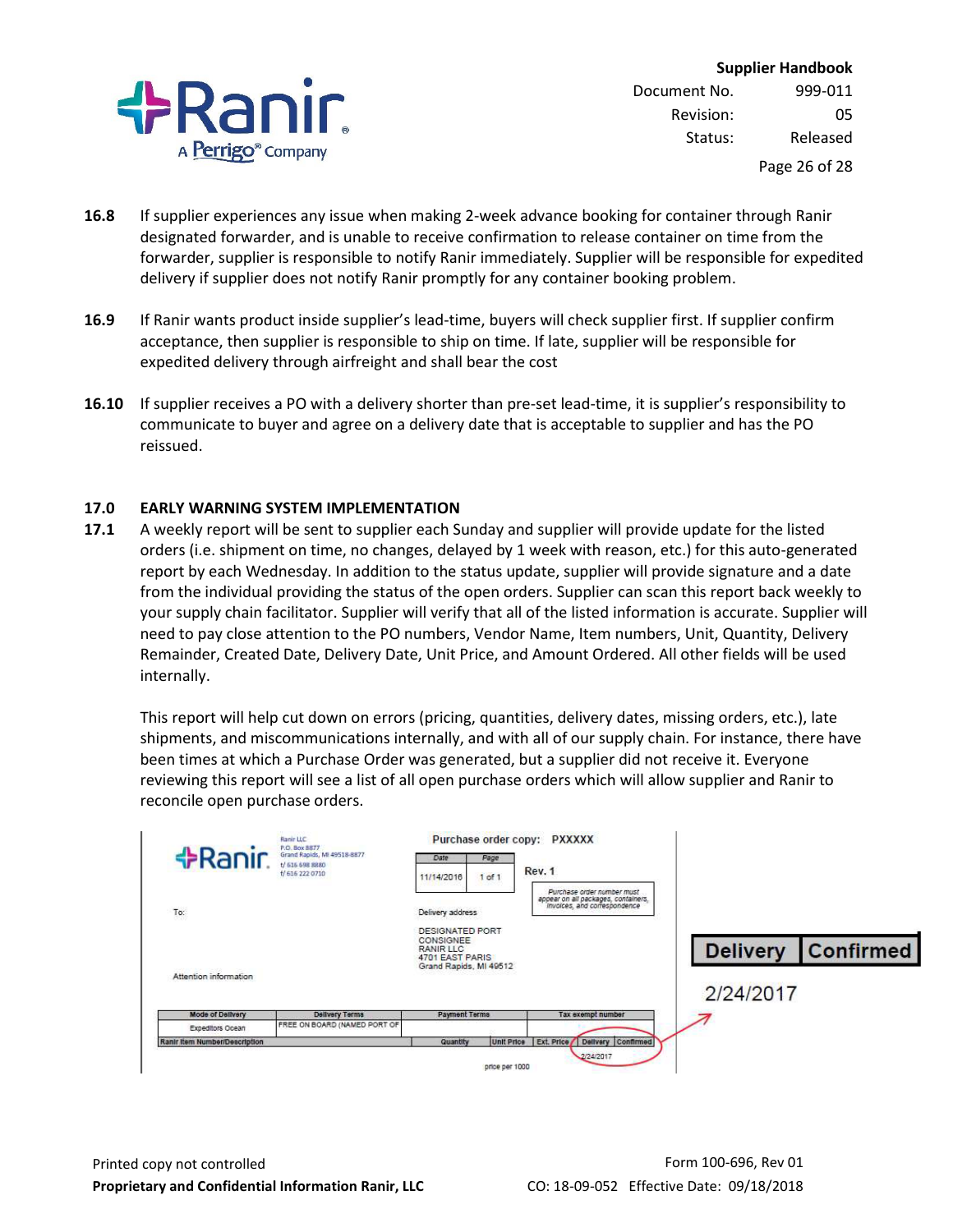

Page 27 of 28

If the supplier believes that you are not the correct person to provide status updates on Ranir's Purchase Orders has not received the report, please advise so that we can update this list. Also, for some suppliers there will be more than one person receiving this report, so please consult with one another to determine who the point person should be to provide the necessary updates.

#### <span id="page-26-0"></span>**18.0 FORECAST REPORT**

The forecast report is intended to assist the supplier for planning purposes by providing an estimated forecast over a future period of time.

The forecast report applies to suppliers that provide components and materials used to manufacture or assemble products at Ranir, and also to finished products that are shipped to Ranir for distribution to Ranir customers. This report is to be used as a projected forecast for suppliers to reference. This report is not intended to indicate new firm purchase orders or approval to purchase additional materials for products and/or components and is not binding on Ranir.

#### <span id="page-26-1"></span>**18.1 Process**

The supplier forecast report will be emailed to the supplier by the specified buyer for the account.

## **18.2 Definitions of the report:**

- A Item: Supplier item number for component, material, finished good.
- B Item Name: Description of item number.
- C Status: Used for Ranir, LLC internal purposes only, supplier can disregard.
- D Buyer Code: Internal number for each specific buyer. The 'R' at the end is on regular planning.
- E Vendor ID: Internal number assigned to each supplier.
- F Type: Separated into three categories forecast, planned orders, open purchased orders.
	- Forecast: Ranir, LLC's sales order forecast.
	- Planned Order: Projected purchase orders based upon the sales order forecast to be used by supplier for planning purposes. Note – The planned order column does not indicate an actual purchase order for the supplier.
	- Open Purchase Order: Firm purchase orders that have been issued to the supplier by the buyer.
- G Dates: Dates will be shown by month for a specified period of time.

**\*** Note the disclaimer at the end of the report. This report does not indicate actual firm purchase orders, nor does it give supplier approval to purchase material outside of a firm purchase order.

#### <span id="page-26-2"></span>**19.0 SUPPLIER SCORECARD**

A supplier scorecard is used to measure, rate, and rank suppliers on a continuous basis. Areas taken into consideration are delivery date and quantity received as it relates to a purchase order. If these are not as stated on the purchase order, the supplier will take a mark on their scorecard reflecting the error made, as well as any late shipment automatically incurring a 5 percent charge back. The goal is to